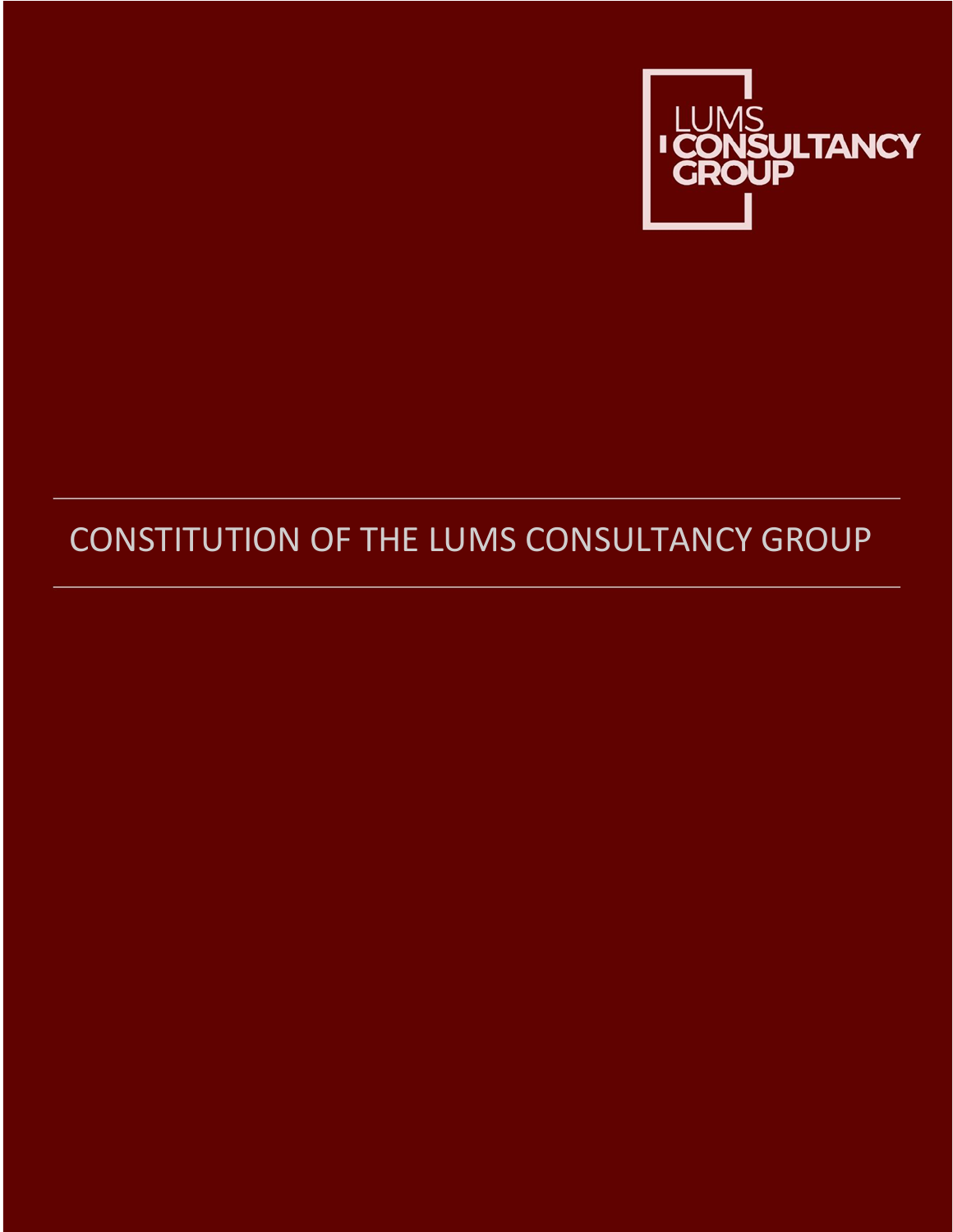## **Table of Contents**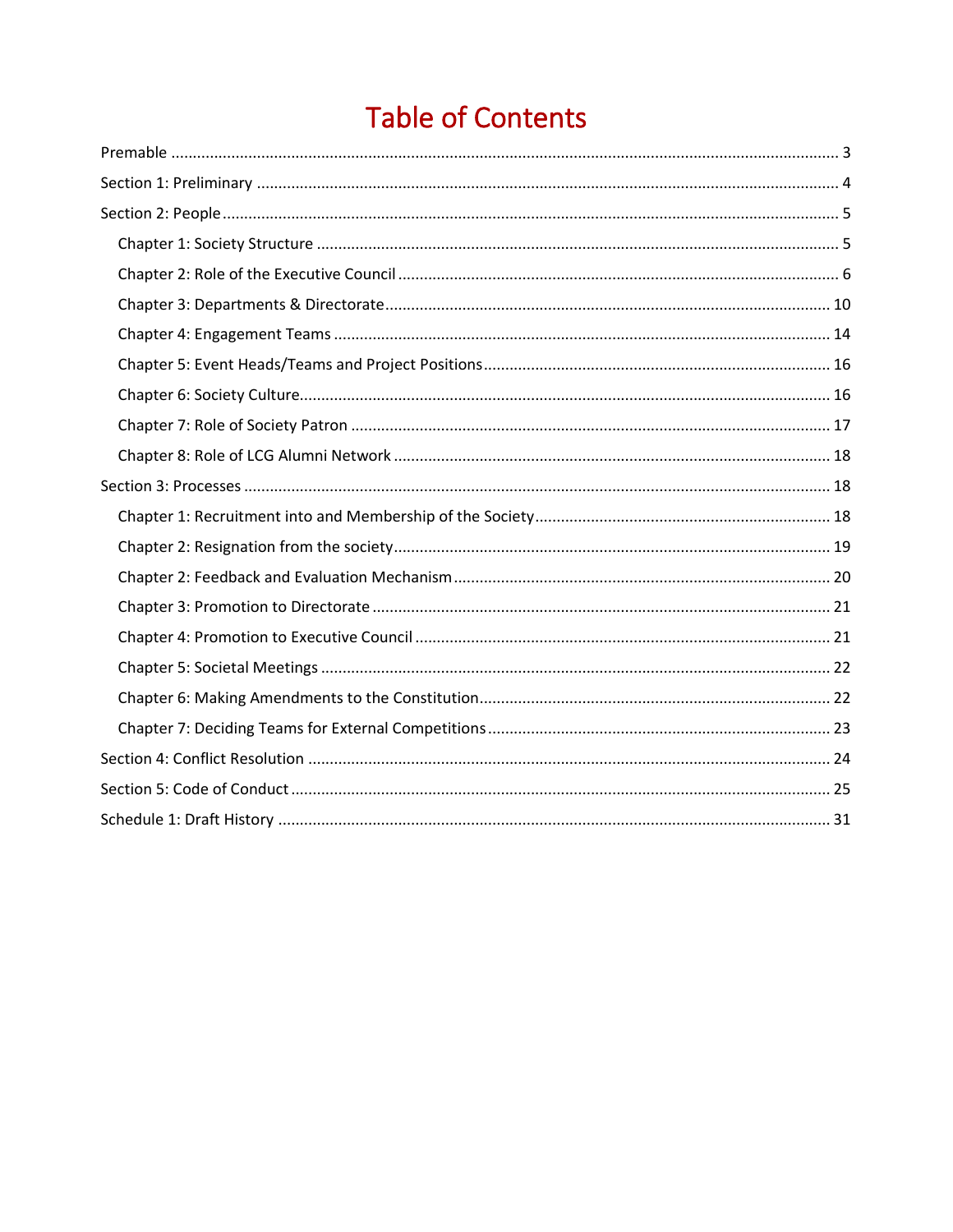### Preamble

<span id="page-2-0"></span>*We, the undergraduate students of the Lahore University of Management Sciences (hereby referred to as LUMS) understand the prominence of consulting as a career and the importance of inculcating a sense of professionalism and offering career counselling & skills development opportunities to students. We believe in empowering students and giving them opportunities to experience the job of a consultant and gain exposure to various professional interactions and opportunities for personal development.* 

*To this end we hereby effect the creation of a student society, under the rules and regulations prescribed by the Office of Student Affairs, LUMS with the aim of fostering the spirit of consulting as a career and providing students with opportunities to not only experience the consulting profession but also get access to related professional and personal development opportunities.*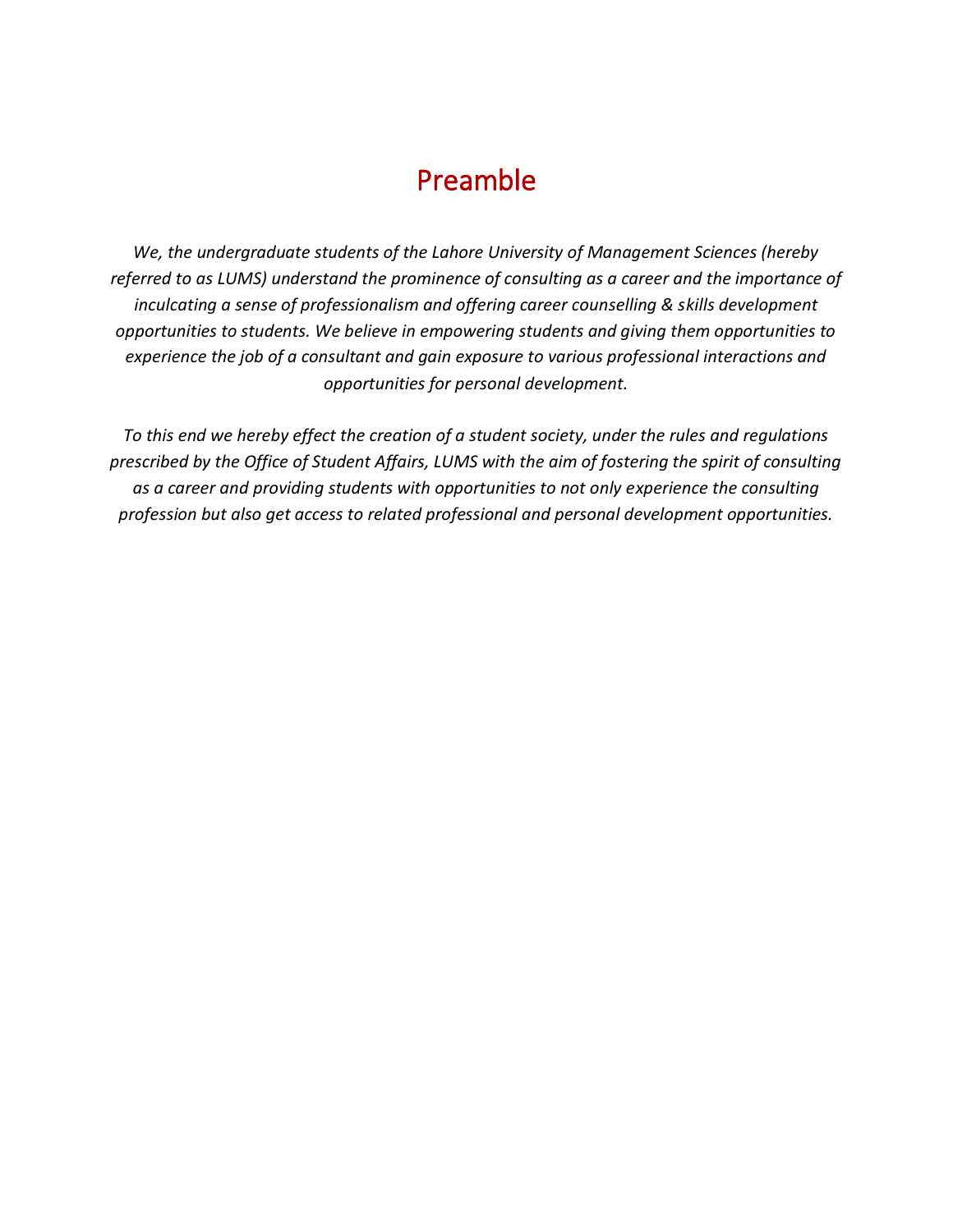## Section 1: Preliminary

- <span id="page-3-0"></span>1. The society may be referred to as the "LUMS Consultancy Group", "LCG" or the "The Consulting Society/Group".
- 2. The LUMS Consultancy Group (hereby referred to as LCG) aims to serve as the sole student run society at LUMS that offers consulting offers to entities inside and outside of LUMS.
- 3. LCG shall operate under the Co-curricular Activities Office (CCA), the Office of Student Affairs (OSA) and any other concerned administrative division of LUMS.
- 4. The LUMS Student Handbook shall guide all affairs of LCG, in a manner that is always respectful to all LUMS' traditions. LCG shall not discriminate on the basis of caste, sex, race, gender, sect, class, nationality, ethnicity or political affiliations.
- 5. Whereas, LCG will be led by a patron, who should ideally be a person with strong affiliations to the consulting/business world.
- 6. Whereas, this constitution was drafted in the year 2020 by the Executive Council.
- 7. We the members of LCG hereby establish that we will do our utmost best to advance the field of consulting within LUMS, Pakistan and Internationally by engaging in the following activities:
	- a. Engaging with organizations both inside and outside LUMS and providing them consulting services
	- b. Offering routine workshops on the management consulting toolkit to train members to become better consultants
	- c. Seeking inspiration from consulting firms in designing societal procedures to better inculcate the consulting environment in the society
	- d. Providing other personal and professional development opportunities through various workshops, online repositories and speaker sessions
	- e. Maintaining a resource bank of consulting preparation sources and ensuring that LCG plays an active part in helping aspiring consultants across LUMS by uniting them in a forum and providing them access to said resources
	- f. Acting as a bridge between consulting firms and the LUMS administration/student body and playing an active role in convincing more firms to recruit from LUMS
	- g. Conducting research on various economic issues across Pakistan and publishing pieces on this
	- h. Conducting data driven research on various organizational/process issues within LUMS and offering insights and opinions into how these can be fixed
	- i. Promoting the field of consulting in LUMS and providing opportunities to connect with professionals in the field and to better understand what he profession entails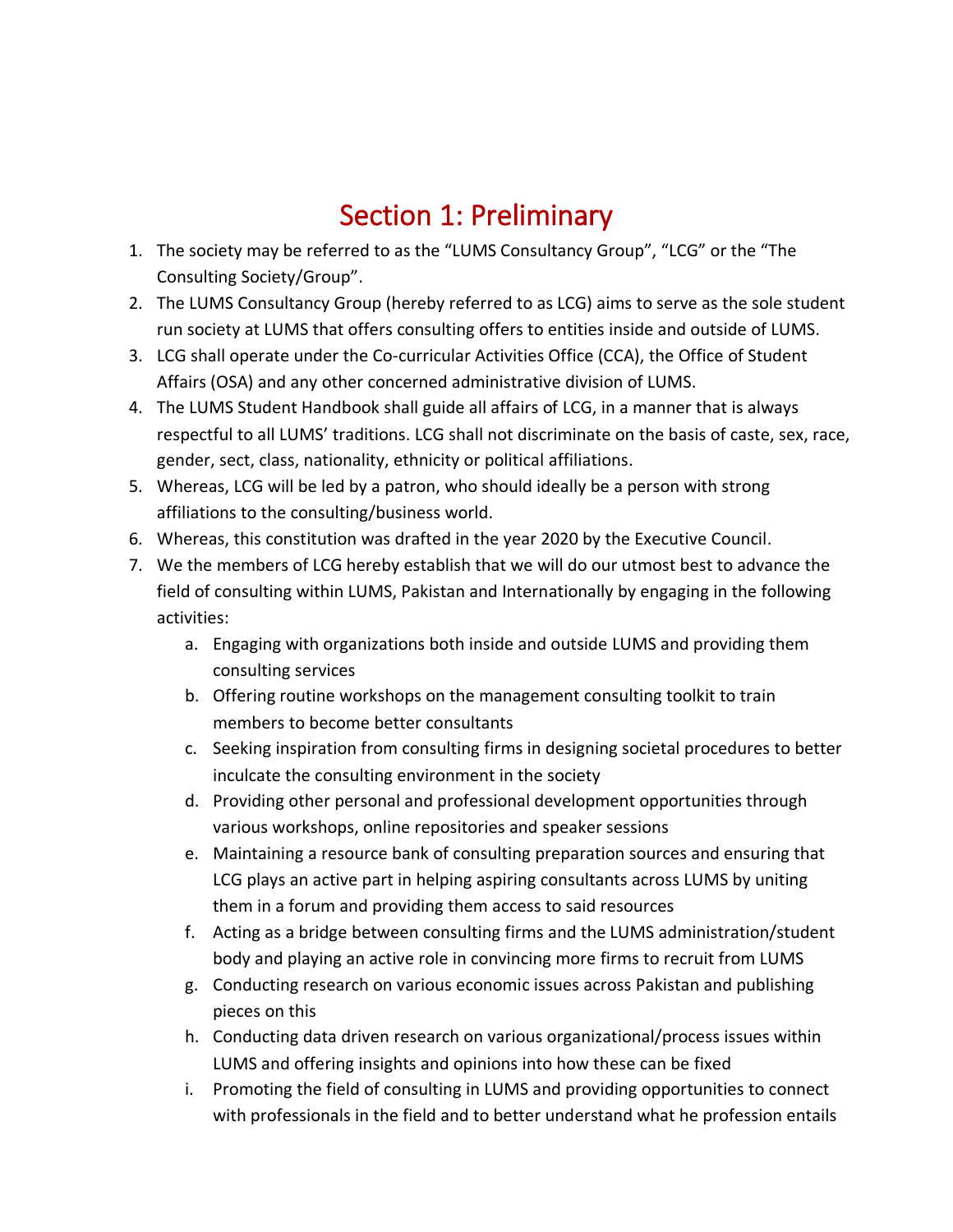- 8. All changes to this constitution must be done through the LCG Constitution Review Committee and should be approved by Office of Student Affairs, hereafter referred to as by its acronym, 'OSA'.
- 9. The society activities should be directed towards helping it achieve its vision and mission as follows:
	- a. Vision: "Be the most rewarding and transformative student-run society in Pakistan".
	- b. Mission: "Maintain leadership in promoting the field of consulting within Pakistan by; forming strategic partnerships, engaging with organizations and helping them improve, and enhancing the skillset of our members."

## Section 2: People

<span id="page-4-0"></span>*This section highlights the main bodies that will formulate the society. It begins with distilling the societal structure and highlights the duties and domains pertinent to each of the bodies involved.* 

#### <span id="page-4-1"></span>Chapter 1: Society Structure

1. LCG shall adhere to the following societal structure that reflects the division of work streams and authority:

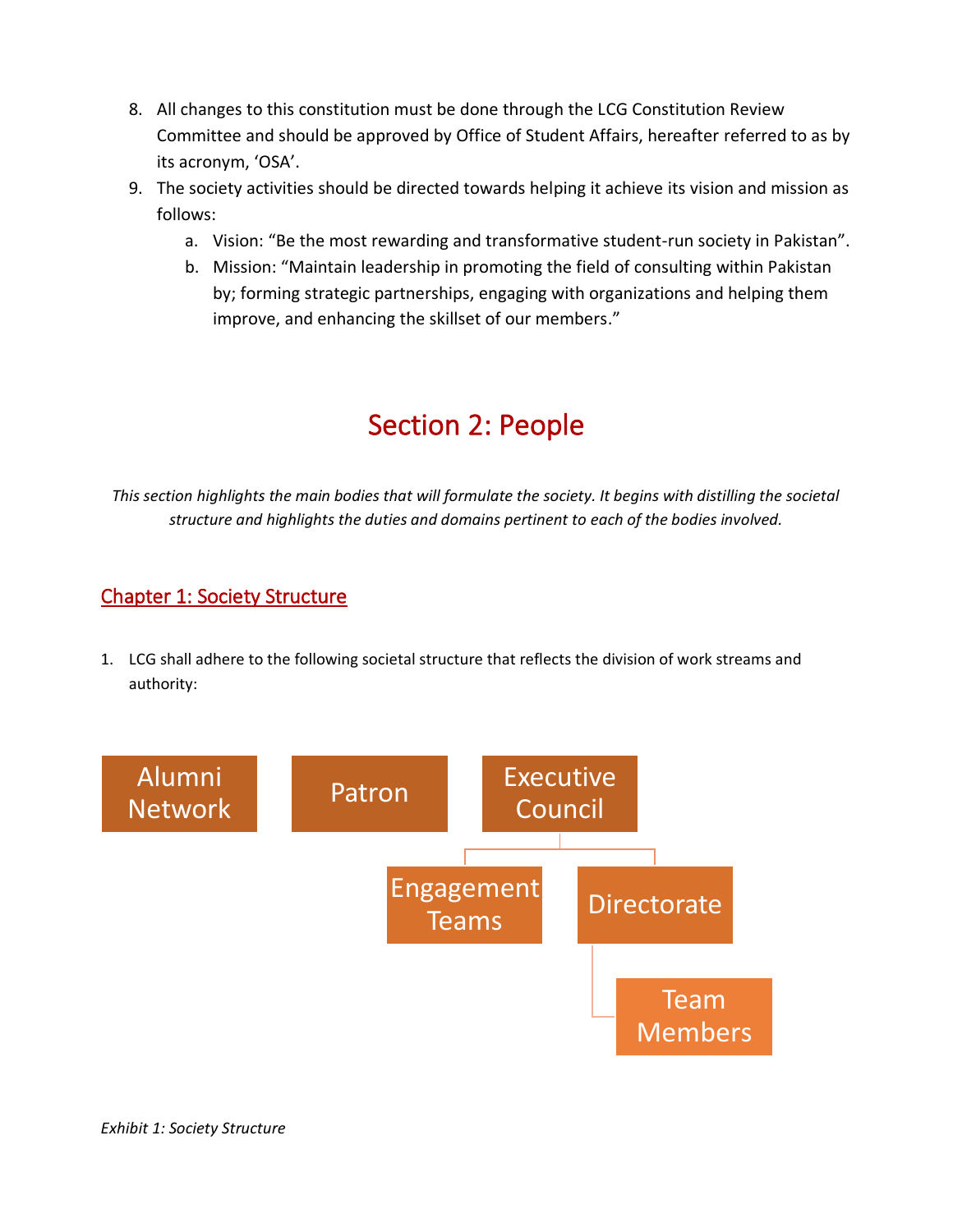

*Exhibit 2: Composition of Society Bodies and Authority Structure* 

- 2. Executive Council is the leadership committee that shall overlook strategic issues, planning and day to day societal activities.
- 3. The executive council will be answerable to a Patron.
- 4. The executive council will also have access to an alumni network of all previous executive council members since LCG's inception in 2015. The existing executive council may consult these people for support.
- 5. The executive council will oversee the following two bodies directly:
	- 5.1. Engagement teams led by engagement managers and comprise of general body members that work on the projects.
	- 5.2. Directorate members who are elected from within the general body to lead departments in the capacity of directors and assistant directors.
		- 5.2.1.Note that the general body members working in respective departments shall be referred to as team members for that particular department.

#### <span id="page-5-0"></span>Chapter 2: Role of the Executive Council

*This chapter describes the composition of the executive council and the duties entrusted to it.* 

- 1. There shall be an executive council which shall consist of four (4) members, namely:
	- 1.1. President
	- 1.2. Vice President Consulting & Talent Management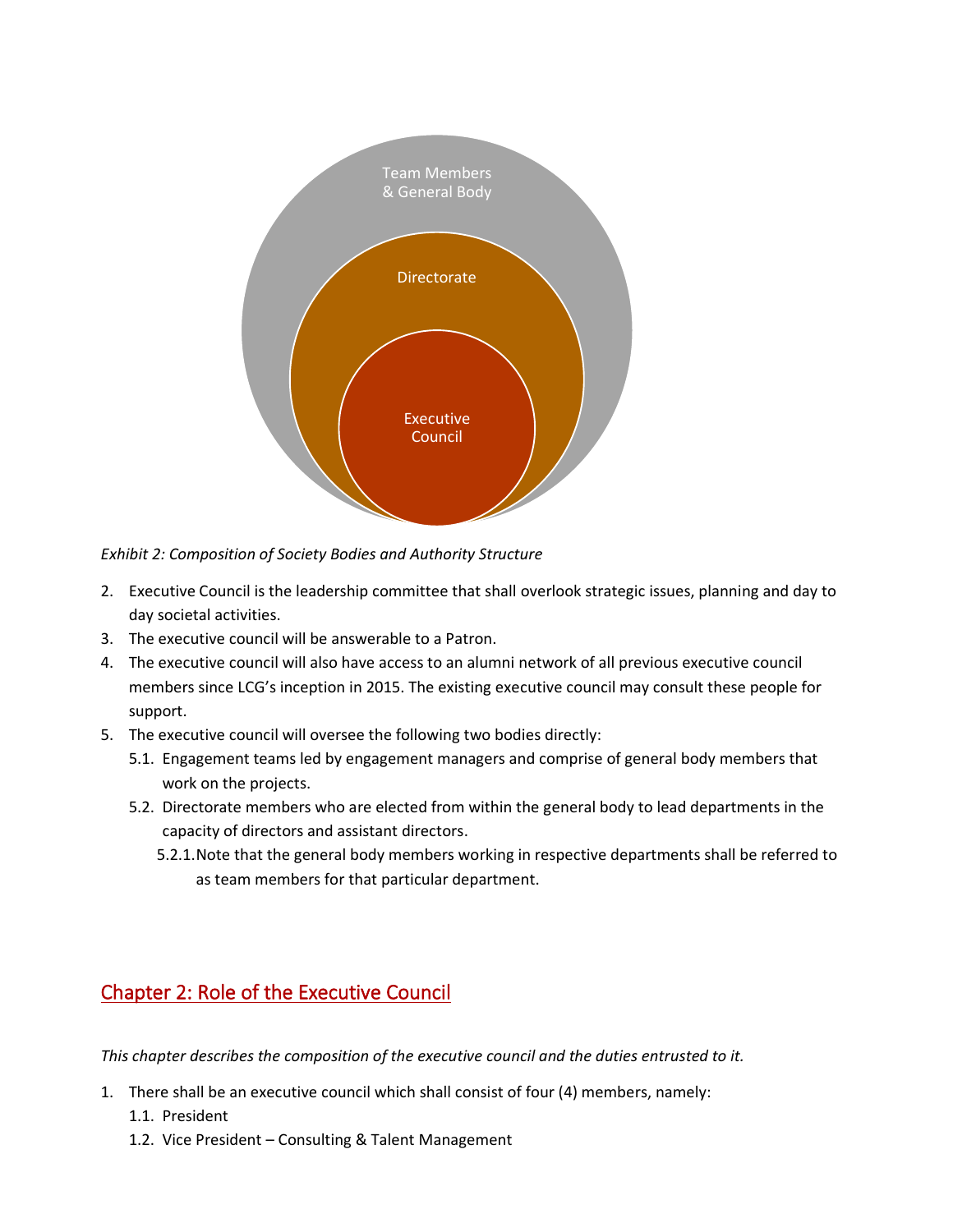- 1.3. Vice President Knowledge Development & Networking
- 1.4. Vice President Operations & Treasury
- 2. The hierarchy of the executive council can be understood as follows:



#### *Exhibit 3: Structure of the Executive Council*

- 3. Power of the Executive Council: The Executive Council (hereby referred to by its acronym 'EC', shall exercise the following rights:
	- 3.1. The EC shall have a right to set up a commission to amend the constitution given that it has the support of no less than 3 members of the EC and 3 members from the directorate.
	- 3.2. To exercise the said powers, all members of the EC shall be unanimous in their opinion and verdict.
- 4. President: There shall be a president for LCG who shall lead the society as its head and along with other members of the EC, shall represent the unity of the society.
	- 4.1. The president shall be responsible for carrying out all activities under the umbrella of the society
	- 4.2. Duties of other EC members in relation to President: It shall be the duty of the EC:
		- 4.2.1.To communicate to the president all decisions of the directorate and engagement teams relating to the administration of society affairs.
		- 4.2.2. To furnish such information relating to the administration of affairs of the society and proposals for events as the president may call for; and
		- 4.2.3. If the president so requires, the delegation of a new initiative to another executive council member.
	- 4.3. Duties of the president: The president shall:
		- 4.3.1. Be responsible to uphold the constitution of the society at all times.
		- 4.3.2. Be the principal policy and strategic planner of the society
		- 4.3.3. Play and active role in public displays of leadership of the society and motivating society members.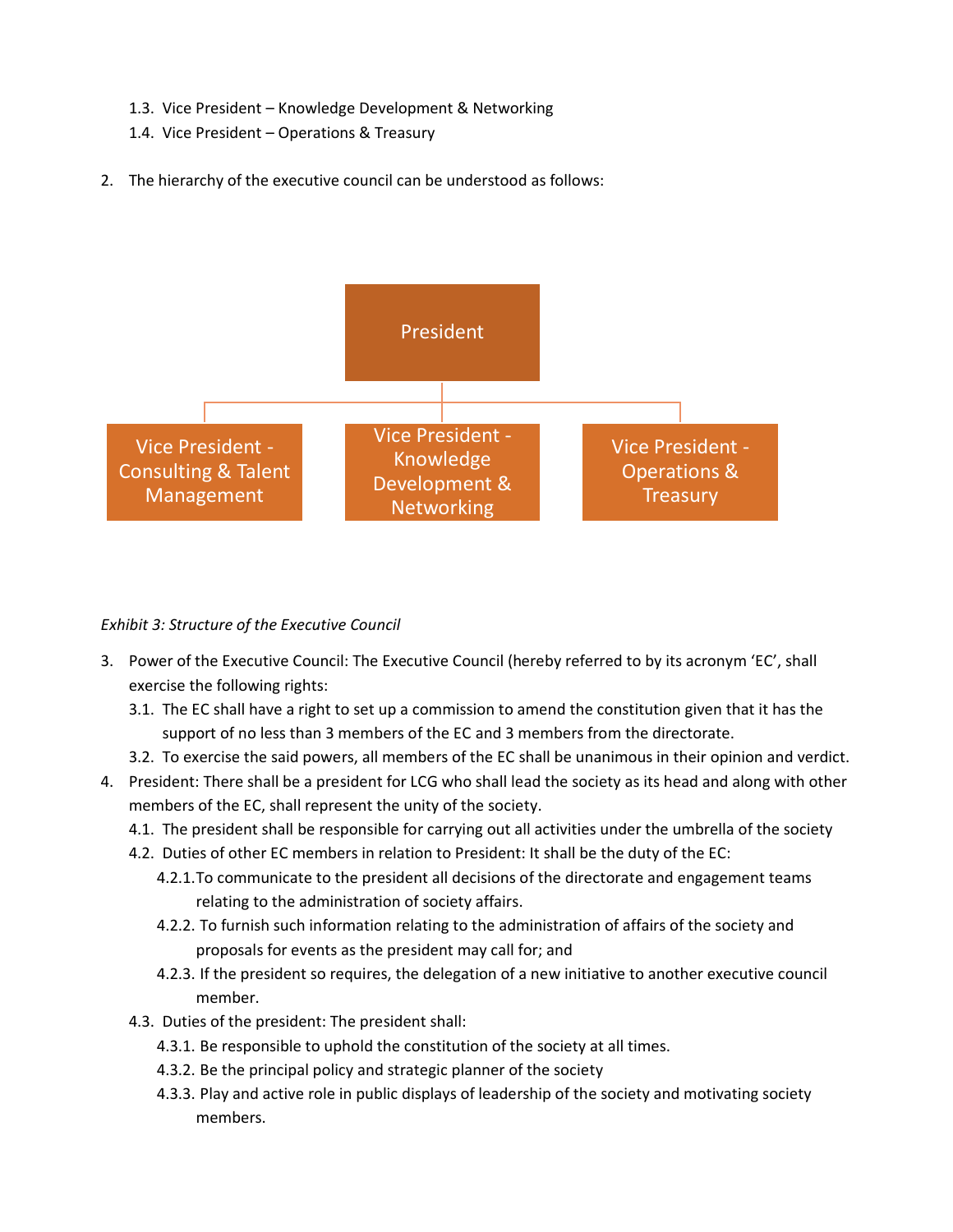- 4.3.4. Sign every official document for the society and get it approved from the Patron before submitting it to the co-curricular office (hereby referred to as the CCA).
- 4.3.5. Represent the society in the Board of Presidents or any other official forum.
- 4.3.6. The President has the right and obligation to protect the Society, and if, in his/her opinion a certain council member is not working for the best interest of the club, he/she with the approval of the committee (Patron, Ex - President, any other faculty member on request, and one individual from the CCA) should relieve that member of his/her duties.
- 4.3.7. The President must be aware of all University procedures related to the Society programs and make sure to follow them as well.
- 4.3.8. The President must adhere to the job description left for her/him by the outgoing executive council.
- 4.3.9. The president must play and active role in protecting the LCG culture and presenting themselves as its best role model.
- 4.3.10. The president must make a conscious effort to maintain impartiality in all decisions and to ensure distribution of power is as equal as possible within the EC and that there is a democracy of ideas prevalent within the society rather than a top-down implementation of changes by the President.
- 4.3.11. The president must make active effort to be aware of all working areas of the society and make themselves as knowledgeable about all departments, events and stakeholders that the society works with.
- 4.3.12. The president must maintain a strong and cordial relationship with the society Patron.
- 5. Vice Presidents: The society shall have three vice presidents that shall assist the president in providing leadership and overseeing the day to day running of the society.
	- 5.1. Each of the Vice Presidents shall be given a portfolio of 2 departments. These departments shall be split into two streams and each vice president must oversee only one department from each of these work streams. These streams are highlighted below:
		- 5.1.1.Stream One: Client Management, Learning & Development, Operations (i.e. no Vice President can oversee more than one of each of these departments).
		- 5.1.2.Stream Two: Human Resources, Media & Branding, Marketing (i.e. no Vice President can oversee more than one of each of these departments).
		- 5.1.3.The combination can be altered by the outgoing Executive Council based on their evaluation on the suitability and competencies of the incoming EC members.
	- 5.2. As it currently stands, the three Vice Presidents duties are as follows:
		- 5.2.1. Vice President Consulting & Talent Management: The duties of this EC member are as follows:
			- 5.2.1.1. Shall actively take part in the planning & operations which have been directed by the President and with the aid of the other EC members.
			- 5.2.1.2. Oversee the Client Management and Human Resources Departments.
			- 5.2.1.3. Aid engagement managers in setting up their teams and delivering their engagements and any other aspect that they might require help with.
			- 5.2.1.4. Adhere to the job description left for her/him by the outgoing executive council.
			- 5.2.1.5. Play an active role in promoting and being the face of the LCG culture and promoting the values of feedback and meritocracy within the society.
			- 5.2.1.6. Respond to recruitment, turnover and talent retention issues on an urgent basis.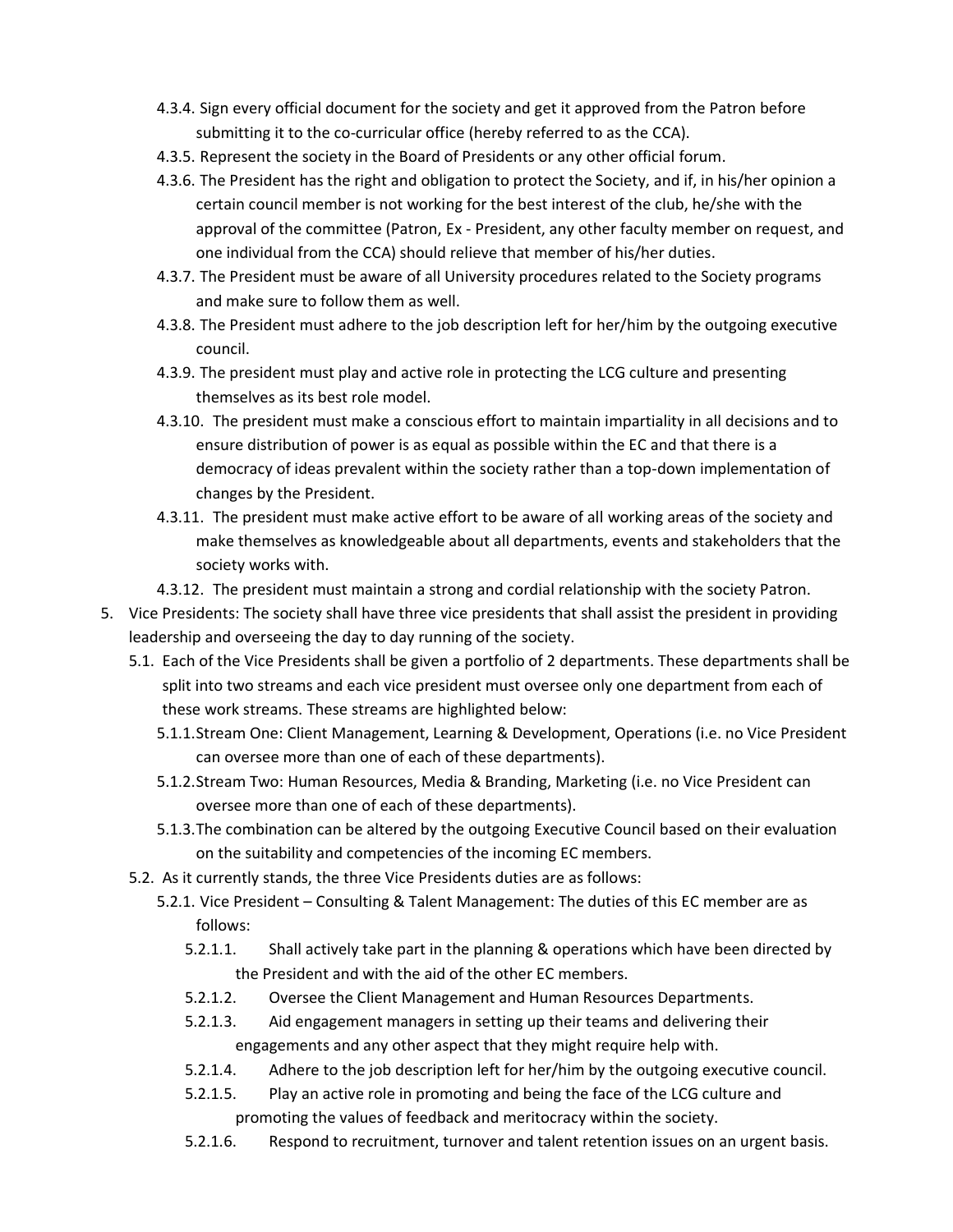- 5.2.1.7. Create and maintain a safe working environment for all members and ensure the smooth functioning of accountability mechanisms without bias.
- 5.2.1.8. Maintain membership directory of both EC and general body members for the year.
- 5.2.1.9. Finding new avenues of engaging with organizations and generating revenue from consulting services.
- 5.2.1.10. Perform any other duties as directed by the President and agreed upon by other EC members.
- 5.2.2. Vice President Knowledge Development & Outreach: The duties of this EC member are as follows:
	- 5.2.2.1. Shall actively take part in the planning & operations which have been directed by the President and with the aid of the other EC members.
	- 5.2.2.2. Oversee the Learning & Development and Media & Branding departments.
	- 5.2.2.3. Act as the principal communication officer of LCG.
	- 5.2.2.4. Be responsible for creating the brand of LCG both within the society, the university and to the outside world.
	- 5.2.2.5. Maintain a directory of LCG alumni and maintaining ongoing efforts to promote LCG amongst the consulting industry along with pushing for more consulting firms to recruit from LUMS.
	- 5.2.2.6. Adhere to the job description left for her/him by the outgoing executive council.
	- 5.2.2.7. Make a note of the agenda of all meetings and communicate it to the CCA.
	- 5.2.2.8. Maintain organizational records and meeting minutes.
	- 5.2.2.9. Disseminate information/decisions made by the society to all the society members.
	- 5.2.2.10. Perform any other duties as directed by the President and agreed upon by other EC members.
- 5.2.3.Vice President Operations & Treasury: The duties of this EC member are as follows:
	- 5.2.3.1. Shall actively take part in the planning & operations which have been directed by the President and with the aid of the other EC members.
	- 5.2.3.2. Be familiar with accounting procedures and policies and serve as the primary signatory on financial accounts.
	- 5.2.3.3. Maintain a financial history of the society, this includes but is not limited to the current financial position, cash flow statement and a ledger of accounts
	- 5.2.3.4. Assign and collect loans to and from other societies; authorize loans to other societies with consensus from other members of the EC.
	- 5.2.3.5. Oversee the marketing and operations departments.
	- 5.2.3.6. Adhere to the job description left for her/him by the outgoing executive council.
	- 5.2.3.7. Focus greatly on the fundraising and cash position of the society by; setting monetary goals, overseeing the sponsorship efforts undertaken by the marketing departments, working with the Vice President overseeing the Client Management department to keep track of potential revenues from client engagements.
	- 5.2.3.8. Work with event heads, departments and engagement managers to prepare budgets, ensure fair allocation of resources to all activities and initiatives, advice executive council members on financial matters (i.e. indents, costing, vendors, MoUs etc.) Ensure pending/cancelled PRs, sponsorship cheques are processed timely with the CCA /Accounts/Finance office with the help of relevant department.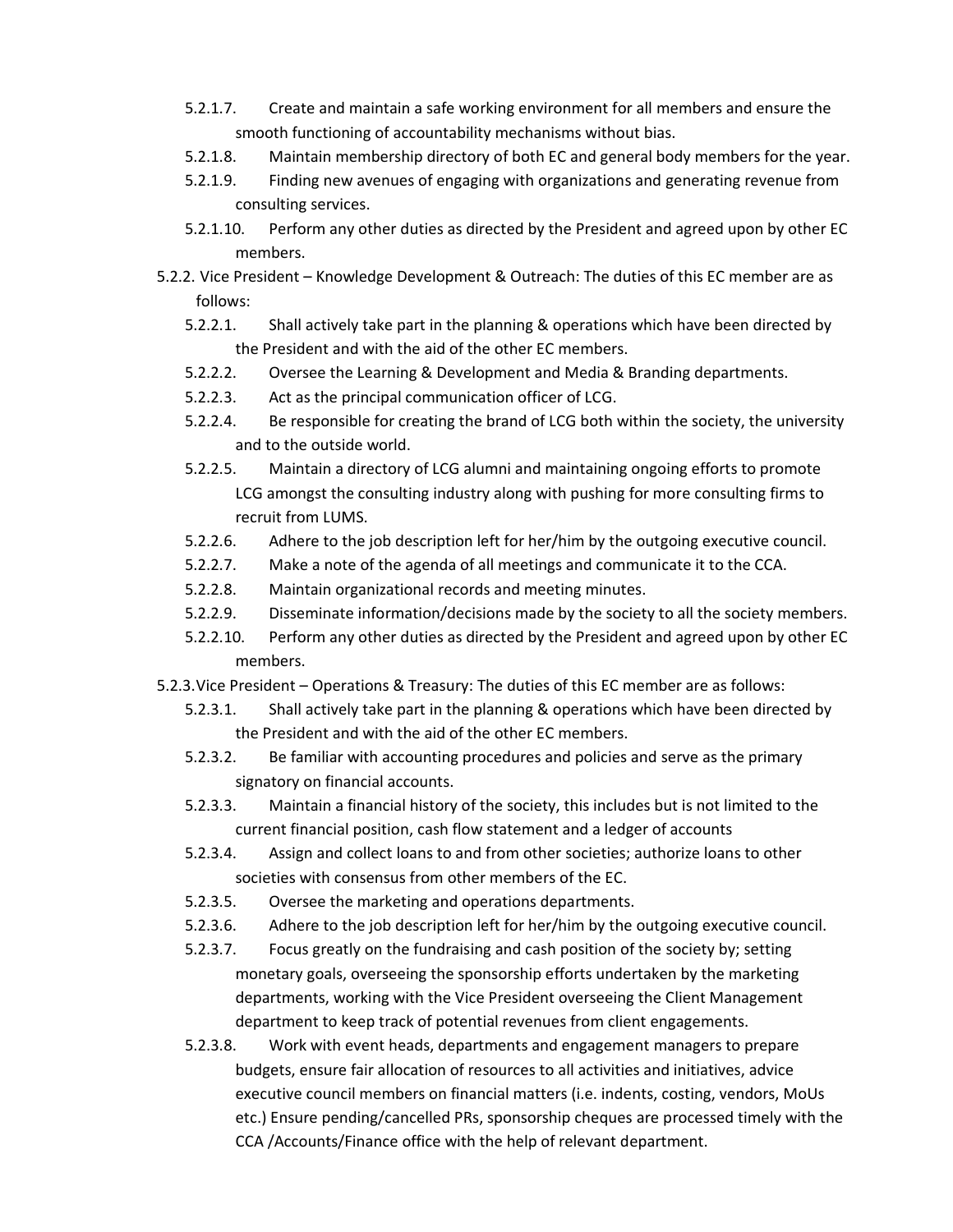- 5.2.3.9. Enquire about the account balance from time to time and keep an account of any discrepancies so that they may be sorted at the earliest; frequently visit the CCA/Finance department if/when needed.
- 5.2.3.10. Be entrusted with any monetary amount in the form of cash, cheques, bank drafts etc.
- 5.2.3.11. Develop a close relationship with the CCA office and other relevant LUMS administration departments aid EC and general body members in matters dealing with the CCA and other relevant administration departments.
- 5.2.3.12. Make an active effort to provide consulting services to various departments and entities in LUMS. Work closely with the Vice President overseeing the Learning & Development to help them connect with relevant authorities within LUMS to collect data for knowledge & insights creation.
- 5.2.3.13. Actively act as the arbitrator between the executive council and the bridge between the society and the LUMS administration.
- 5.2.3.14. Perform any other duties as directed by the President and agreed upon by other EC members.

#### <span id="page-9-0"></span>Chapter 3: Departments & Directorate

*This chapter describes the composition and duties of the directorate. The purpose of the directorate is to provide leadership to the society's departments and act as the middle management that not only executes the strategies and vision laid out by the EC but also seeks to undertake new initiatives within the directorate members' respective domains.* 

- 1. The directorate shall consist of a reasonable number of members that are sufficient to lead their respective departments.
- 2. There shall be 6 functional departments, each of which will be headed by a full-time officer with the rank of Director.
- 3. A department may not have more than 2 directors.
- 4. The director(s) shall be assisted by no more than 2 Assistant Directors. However, it is not compulsory for each department to have an assistant director.
- 5. Directors and Assistant directors must be active full-time members of the society who shall be picked from the previous year's General Body.
- 6. The functional departments shall be referred to as:
	- 6.1. Client Management
	- 6.2. Human Resources
	- 6.3. Learning & Development
	- 6.4. Marketing
	- 6.5. Media & Branding
	- 6.6. Operations
- 7. The departments shall unequivocally assist all event heads, engagement teams and the executive council in discharge of their functions, as defined within this constitution.
- 8. The departments shall induct "team members" from the General Body, of a number determined by the EC and the directorate members of each department.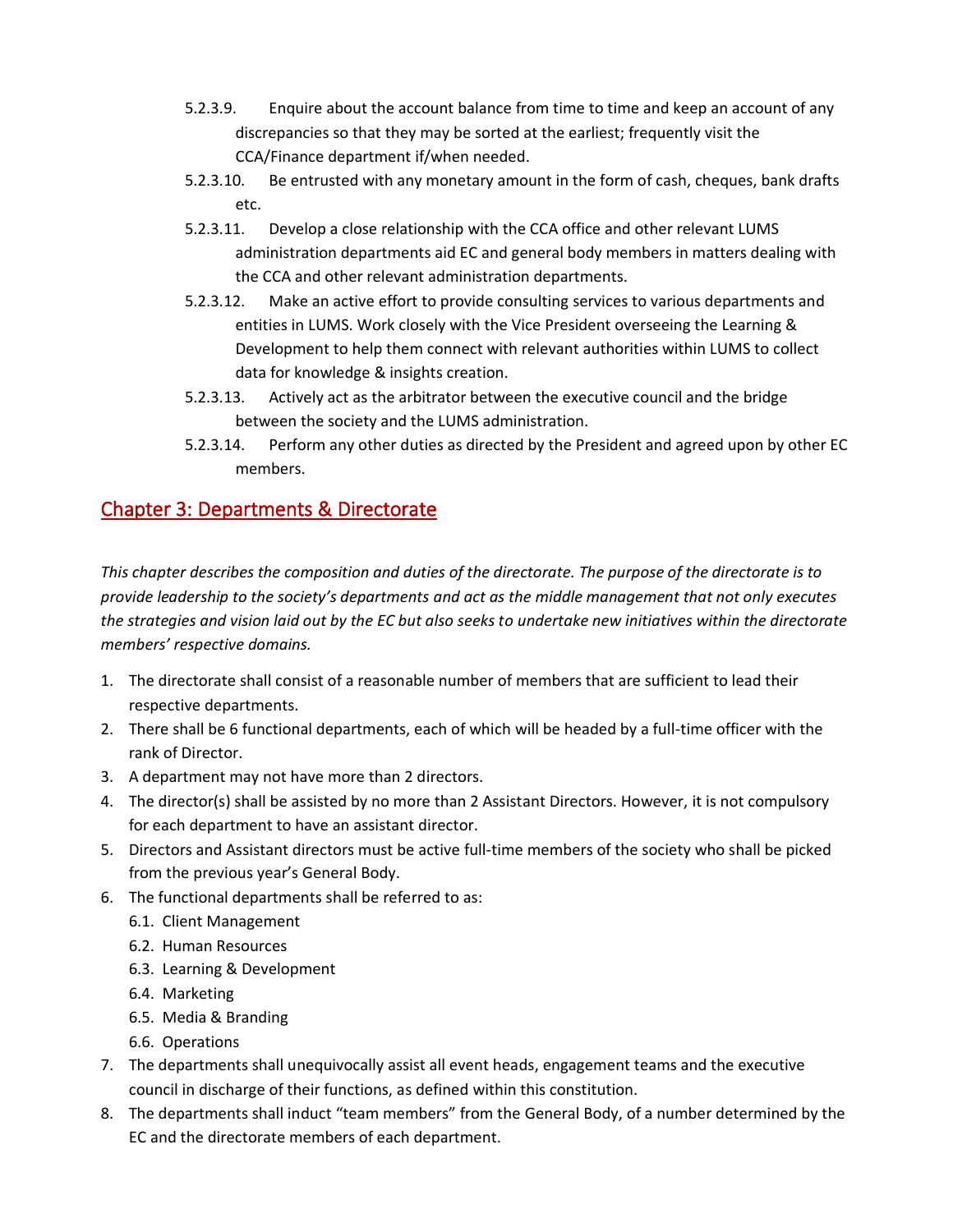- 9. The assignment of duties to the team members shall be the domain of the relevant department's directorate members. However, the EC shall be informed about any allocation if required.
- 10. Duties of the directorate members are highlighted as below:
	- 10.1. Assistant Director:
		- 10.1.1. Acting as the bridge between team members and the society director.
		- 10.1.2. Since the Assistant Director in most cases will be younger and perhaps from the same batch/only batch senior to the team members, they are expected to form closer relationships with the team members.
		- 10.1.3. Take an active role in planning and executive departmental goals and duties.
		- 10.1.4. Resolve departmental conflict and assist the director in any work that they might have.
		- 10.1.5. Undertake work assigned by the director and assigning it to team members.
		- 10.1.6. Form unity with other directorate members.
	- 10.2. Director:
		- 10.2.1. Act as the departmental leader and carry out all goals laid out by the EC.
		- 10.2.2. Take part in planning the departmental goals, objectives and tasks for the year.
		- 10.2.3. Motivating team members and forming a leadership presence in the society as a whole.
		- 10.2.4. Maintaining the LCG culture within their respective departments.
		- 10.2.5. Undertaking new initiatives that advance the society's vision and goals.
- 11. The role of each of the respective departments is as follows:
	- 11.1. Client Management (hereby referred to as CM)
		- 11.1.1. CM shall serve as the bridge between LCG and its client organizations.
		- 11.1.2. The department shall be responsible for the entire independent revenue stream of consulting fees.
		- 11.1.3. CM shall actively promote LCG's consulting service in order to bring on client engagements that will be engaging, challenging and impactful for LCG members.
		- 11.1.4. CM shall co-ordinate with the Human resources department and their Vice President for allotting people to engagement.
		- 11.1.5. CM shall aid the engagement managers in maintaining a positive working culture with the client representatives.
		- 11.1.6. CM shall help provide all necessary information important in promoting LCG's consulting services.
		- 11.1.7. CM shall aid the development of an LCG engagements repository by coordinating with the Learning & Development department.
		- 11.1.8. CM shall take part in understanding client needs and laying out engagement scopes and objectives by working closely with the engagement manager (however the latter entity should play a greater role in this and the former should provide preliminary information along with helping EM build a rapport with the client).
		- 11.1.9. CM shall ensure that all engagements are delivering on their promised objectives.
		- 11.1.10. CM shall also follow up with past clients to document the impact of LCG's work.
		- 11.1.11. Work with operations department for the development and implementation of Non-Disclosure Agreements and Memorandums of Understanding with clients.
	- 11.2. Human Resources (hereby referred to as HR)
		- 11.2.1. HR shall serve as an internally oriented department that aids the people, culture and organization aspect of LCG.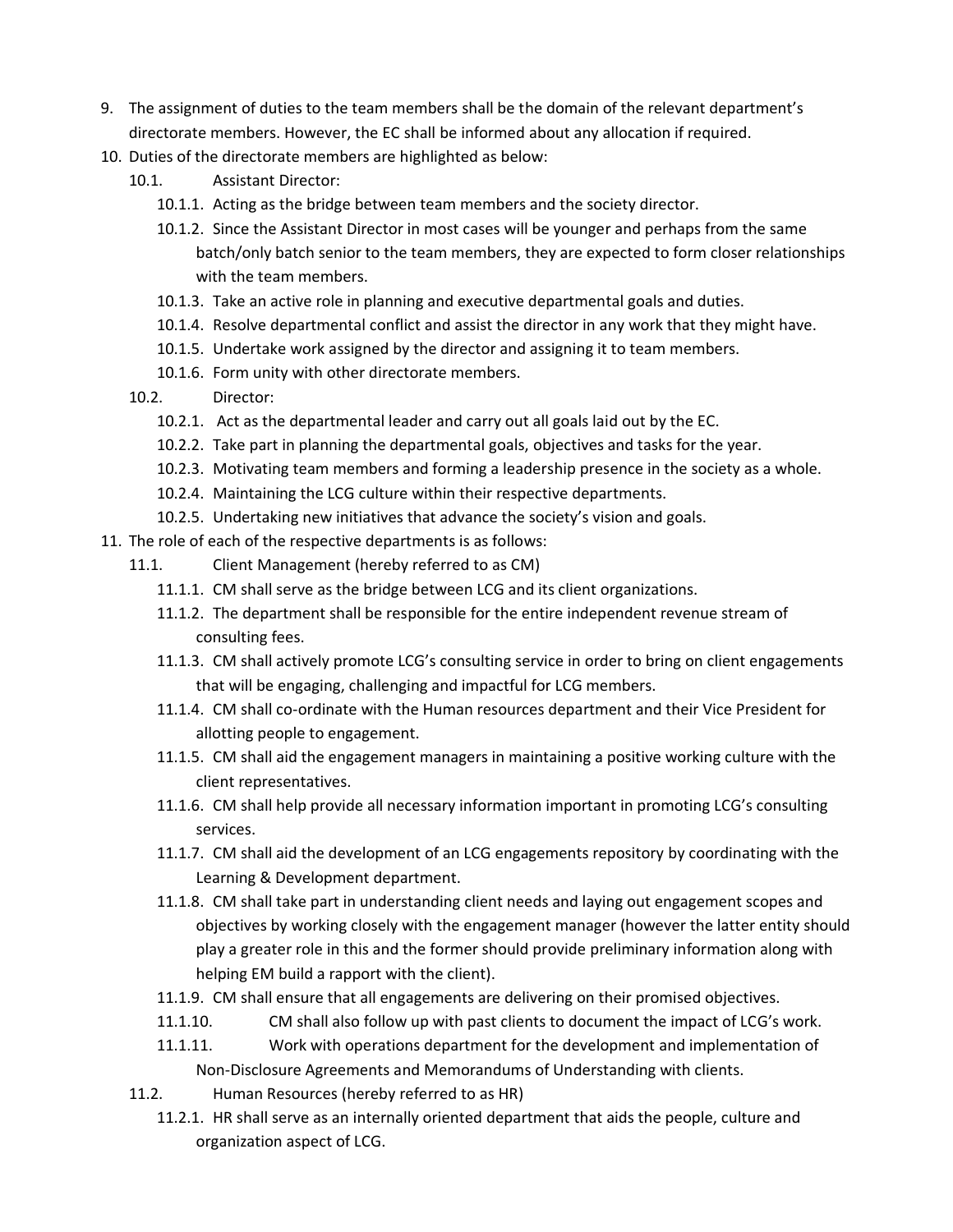- 11.2.2. HR shall execute the society's annual recruitment and induction of team members.
- 11.2.3. HR shall maintain consistent awareness of all informal and formal harassment cases against applicants and members.
- 11.2.4. HR shall play an active role in promoting LCG's culture and values.
- 11.2.5. HR shall collect feedback on all society's members and make it their duty to provide this feedback to the respective society members in a constructive and timely manner to allow them to improve personally and professionally.
- 11.2.6. HR shall play the role of mediator in situations of interpersonal and interdepartmental conflict within the society.
- 11.2.7. HR shall ensure the appropriate formation of mediation bodies and anti-harassment committees as detailed in Chapter 4: Remedies and Process under Section 5: Code of Conduct.
- 11.2.8. HR shall collaborate with other societies wherever appropriate to offer support in creating safe spaces for all members of LCG.
- 11.2.9. HR shall ensure strictly confidential documentation of all relevant testimonies, allegations and submitted evidence in the most appropriate format.
- 11.2.10. HR directorate members shall maintain utmost confidentiality in key society matters and bring them to the EC when necessary. These situations can include instances of personal issues and poor feedback. The HR directorate members are entrusted with ensuring the all feedback is collected objectively and impartially and that HR directorate members maintain the privacy of this information.
- 11.2.11. HR shall also carry out society wide activities that foster greater cohesion in the society and shall also oversee the execution of such activities within departments and engagement teams.
- 11.2.12. HR shall also maintain a database of each society member to track their personal details and achievements in the society.
- 11.2.13. HR shall contend on behalf of society members when certain ceremonial, situational and temporary titles/assignments are to be given to ensure that all society members are being given a holistic and fair experience.
- 11.2.14. HR shall come up with activities that reward high performing members.
- 11.2.15. HR shall ensure the deliverance of a "work hard and play hard" mentality.
- 11.2.16. HR shall also take part in executing General Body Meetings and record attendance of society events.
- 11.3. Learning & Development (hereby referred to as LnD)
	- 11.3.1. LnD shall act as the knowledge and insights hub of LCG along with acting as a champion and source of professional development and networking initiatives.
	- 11.3.2. LnD shall maintain a drive of consulting interview preparation resources that shall be disseminated to LUMS students preparing for consulting recruitment.
	- 11.3.3. LnD shall maintain linkages with consulting firms and consultants to promote LCG's name and to come up with networking opportunities not only for LCG members but also the LUMS student body.
	- 11.3.4. LnD shall conduct workshops that shall aid the professional development of LCG members.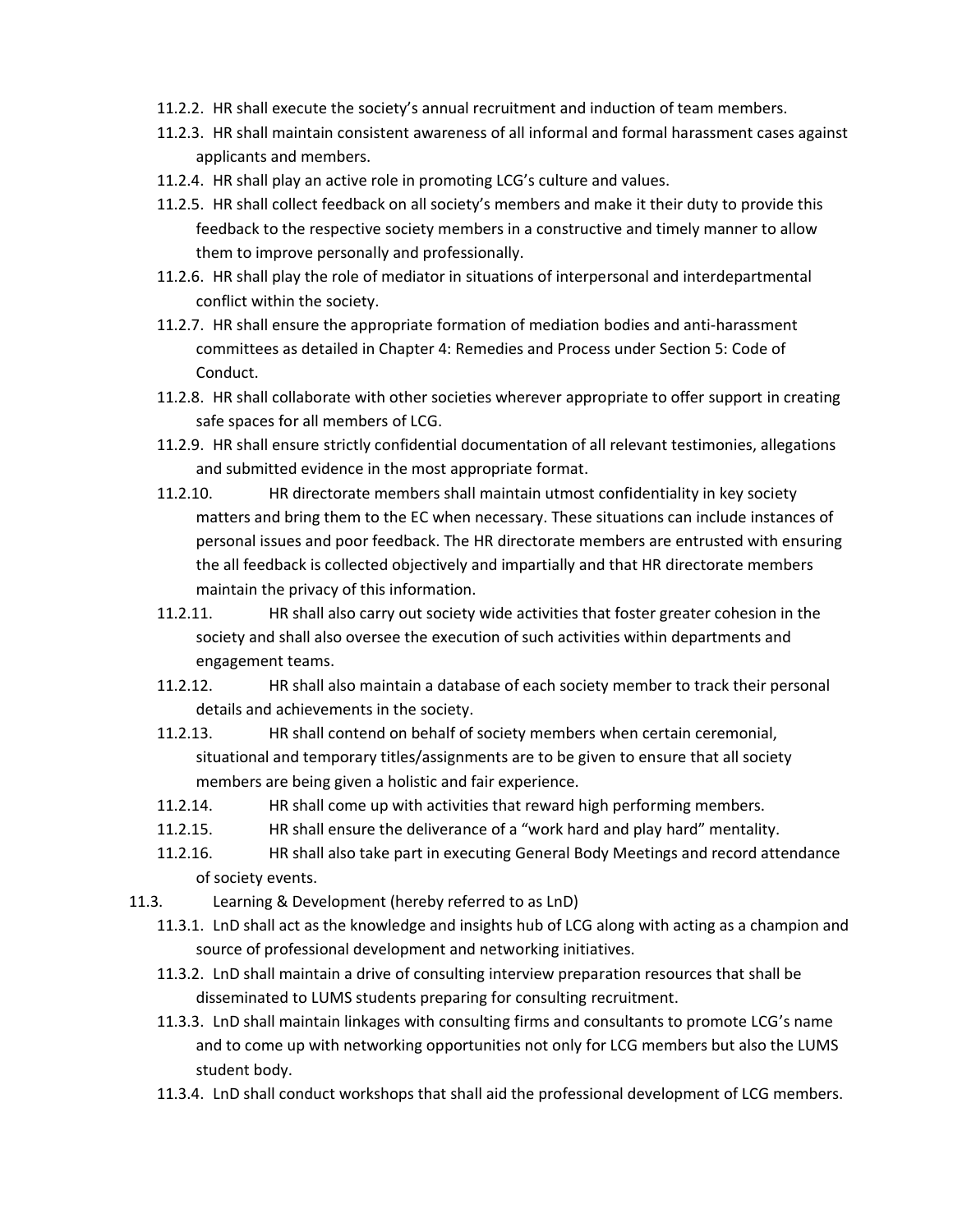- 11.3.5. LnD shall also work closely with CM to ensure the documentation of key learnings from LCG engagements and the availability of standardized documents to assist in subsequent engagements and research efforts.
- 11.3.6. LnD shall foster thought leadership on key economic and organizational issues not only in Pakistan but also across LUMS.
- 11.3.7. LnD shall help LCG take lead as a think tank within LUMS by conducting on campus research and publishing data driven insights on various issues pertaining to LUMS. In this regard LnD can also work closely with the LUMS Student Council to gain access to key offices and other student run societies for the purpose of research and collecting data.
- 11.3.8. LnD shall write case studies for all society competitions, ranging from but not limited to; LCG recruitment interviews, LCG induction, Case @ LUMS, LUMS Consulting Competition.
- 11.3.9. LnD shall also oversee the creation of linkages with other consulting clubs both within Pakistan and abroad. To this end, LnD should help LCG maintain its position as the foremost and most formidable student run consulting organization in Pakistan.
- 11.3.10. LnD shall also open up LCG members for participation in case competitions both locally and internationally.
- 11.4. Marketing:
	- 11.4.1. The marketing department shall be responsible for raising external funds as designated in the budgets by the EC, for all LCG projects and events.
	- 11.4.2. Be expected to provide relevant sponsorships for various events and come up with ways in which potential sponsors can get branding opportunities.
	- 11.4.3. Ensure that sufficient organizations are covered for marketing opportunities.
	- 11.4.4. Maintain a working relationship with the LUMS marketing department for any relevant coordination.
	- 11.4.5. Ensure implementation of MoUs in the most efficient and timely manner possible.
	- 11.4.6. Beyond monetary sponsorships, the marketing department shall undertake other nonmonetary and in-kind sponsorship initiatives.
	- 11.4.7. Oversee financial matters in inner society situations such as dinners and trips. This may include collecting funds and redistributing funds to society members.
- 11.5. Media & Branding (hereby referred to as media)
	- 11.5.1. Publicize LCG and its events across the length and breadth of the target region.
	- 11.5.2. Manage both external and internal promotion of all activities of LCG to ensure maximum awareness and participation in society events.
	- 11.5.3. Creatively design, plan and properly position/brand society activities.
	- 11.5.4. Create and distribute internal and external society promotion material. This may include but is not limited to; posters, standees, media walls, merchandise, apparel etc.
	- 11.5.5. Provide technical support whenever and wherever required by the society for its events and engagements.
	- 11.5.6. Be responsible for the development and maintenance of LCG's website and other social media presence such as Facebook, Instagram and LinkedIn.
	- 11.5.7. Be responsible for graphic designing for specific requirements of the society.
	- 11.5.8. Be responsible for appropriate IT and technical systems development to augment the society's current systems and processes.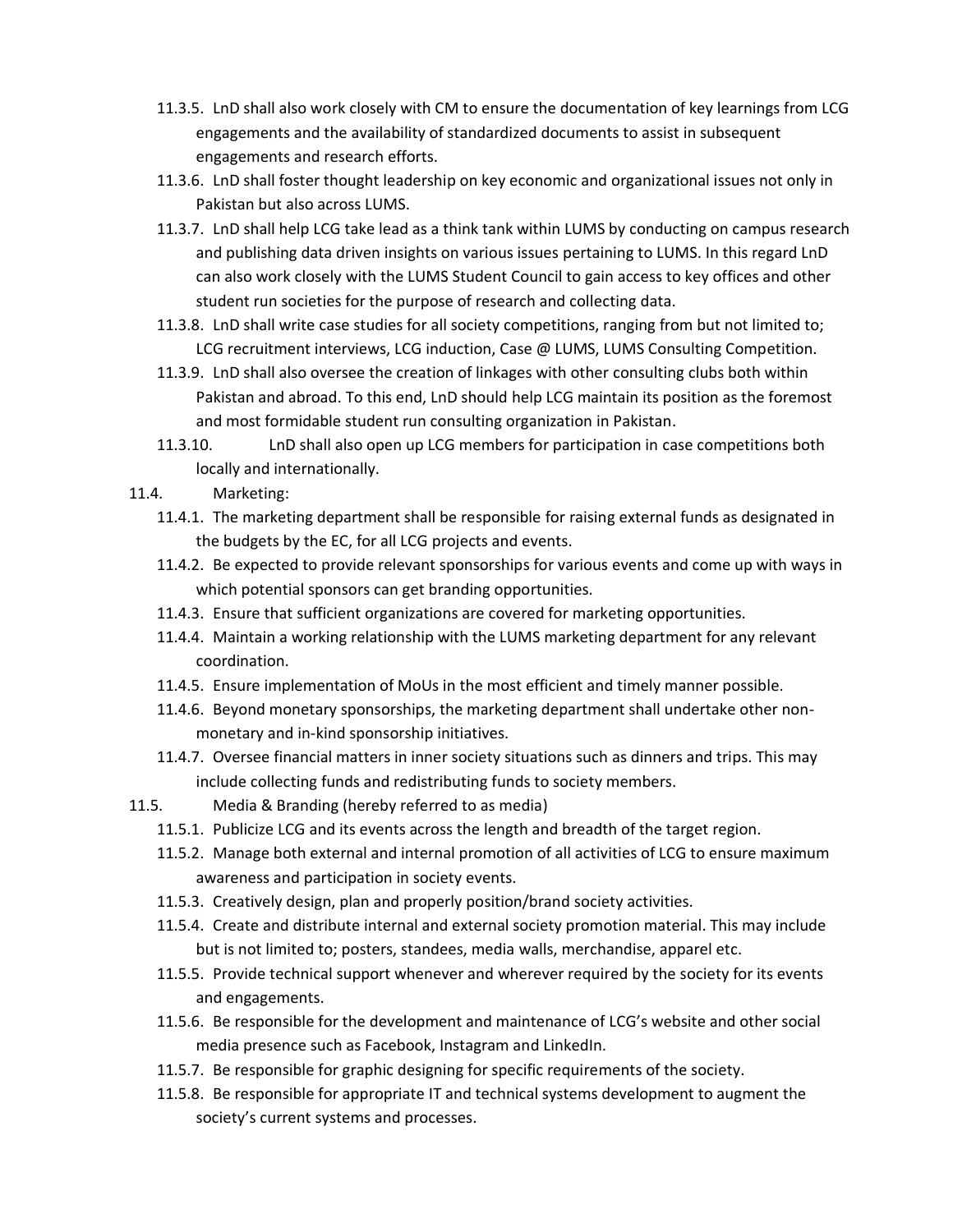- 11.5.9. Use classical brand management philosophy to continuously develop and maintain the LCG brand.
- 11.5.10. Ensure a consistent and coherent design philosophy in all society internal and external documents.
- 11.6. Operations (hereby referred to as Ops)
	- 11.6.1. The department shall act as the principal coordinator between LUMS administration and LES under the guidance of the respective Vice President.
	- 11.6.2. The department shall play a crucial role in planning all logistical and implementation related requirements for all society activities and events.
	- 11.6.3. To this end, the ops department must maintain active coordination with all other departments, engagements and events.
	- 11.6.4. The ops department shall provide logistical support which involves, but is not limited to transport, accommodation, security and printing for all activities.
	- 11.6.5. The ops department is expected to deal with all procurement related issues, including but not limited to indenting, raising procurement orders, vendor coordination and related issues.
	- 11.6.6. The department shall be responsible for inventory management and maintaining all physical inventory assets of LCG.
	- 11.6.7. The department shall continuously audit LCG's financial matters by corroborating the society's account balance with purchase requisitions and procurement orders on an ongoing basis.
	- 11.6.8. Assist other directors and society members and deciding what items they shall need in their activities and events and raising the relevant purchase requisitions.
	- 11.6.9. The ops department shall operate its own independent consulting practice by offering consulting services to administrative departments across LUMS.
	- 11.6.10. Anticipate and resolve any unspecified and unforeseen scenarios, problems or work increases that may arise during the Society events, by creating a contingency plan that is approved by the Executive Council
	- 11.6.11. Ensure the existence, maintenance, and functioning of an adequate system of internal controls in order to limit the Host Team and Secretariat spending, so as to avoid wastage of resources;

#### <span id="page-13-0"></span>Chapter 4: Engagement Teams

*This chapter deals with the composition and duties assigned to engagement teams.*

- 1. Engagement teams shall be created on a temporal basis with a reasonable amount of people necessary to work on the project assigned by the respective client(s).
- 2. The engagement team shall be led by ideally one or in some cases two engagement managers. Further members may hold titles of 'Associate Consultants' and 'Consultants'.
- 3. The engagement teams shall be picked from the general body only based on the engagement requirements as detailed by CM and the society members experience record as attested by the HR department. The only exception to this is if a person with a necessary skill cannot be found in the General Body, in that case priority must be given to ex LCG members. However, this route should only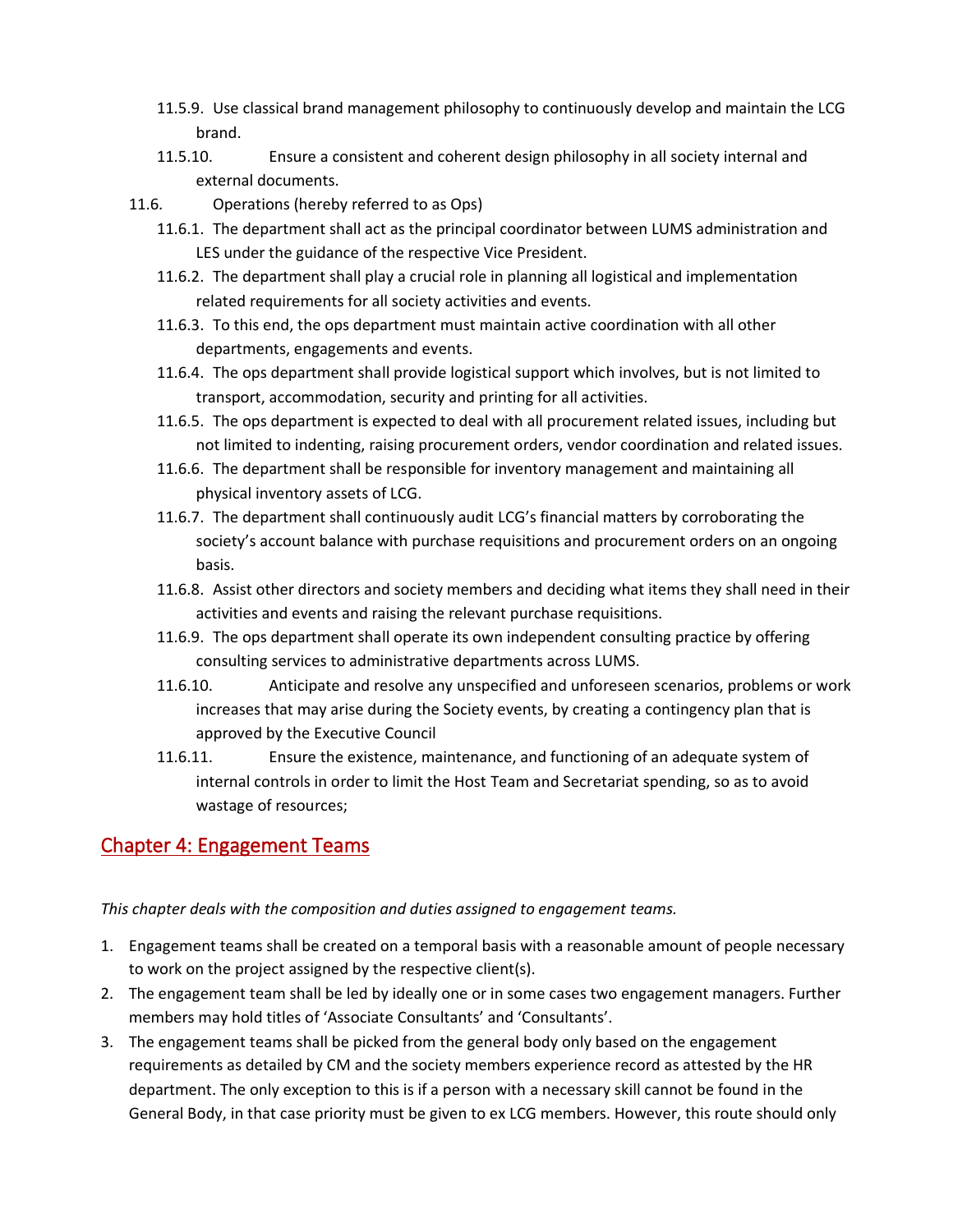be taken if there is a reasonable case to be made for getting a person outside the current general body i.e. lack of experience/skills and existing members being too occupied.

- 4. The roles and duties of the engagement team members are highlighted below:
	- 4.1. Engagement Manager (hereby referred to as EM)
		- 4.1.1.The EM shall act as the leader for the specific client engagement.
		- 4.1.2. They shall take an active role in presiding over the scoping of the engagement i.e. identifying the client problem, laying out engagement objectives, creating timelines and delegating tasks.
		- 4.1.3.The EM shall not only direct the project task division and quality assurance but should also deal with the client and administrative aspects of the work.
		- 4.1.4.The EM shall take an active role in maintaining liaison with the client representative and ensure their requirements are being met.
		- 4.1.5.The EM shall also play an active role in the administrative aspects of the engagement in collaboration with a CM representative to ensure client payments are being made and processed timely.
		- 4.1.6.The EM title shall only be used for the duration of the engagement and does not guarantee that a person who has been EM before will always be EM for latter projects.
		- 4.1.7.Teams should only be allotted two EMs for projects that are really extensive and for which a reasonable case can be made to split the projects into two independent work streams.
		- 4.1.8.The EM shall also make an active effort to train their team members and to provide constructive and corrective feedback on an ongoing basis.
	- 4.2. Consultant
		- 4.2.1. Consultant role is corollary to the Assistant Director role with regards to engagement teams
		- 4.2.2. This role is temporal in nature and may be only used for extensive engagements where an additional layer of seniority and leadership may be required to deliver the project and to support the EM in delegation and implementation of duties and tasks.
		- 4.2.3.The consultant role will be given to experienced team members who will preside over specific work streams of a project and will oversee the work of the Associate Consultants on the team.
		- 4.2.4. A consultant can also accompany EM on client meetings and partake in client interactions to ease up the load on the EM.
		- 4.2.5.If the EM wishes, then the consultant may also help in other aspects of the EM role.
		- 4.2.6. A consultant overseeing the work of other Associate Consultants is expected to direct their work and provide them with continuous mentorship, guidance and feedback.
		- 4.2.7.The consultant title shall only be used for the duration of the engagement and does not guarantee that a person who has been a consultant before will always be a consultant for latter projects.
	- 4.3. Associate Consultant (hereby referred to as AC)
		- 4.3.1.The consultant role is corollary to the role of a team member and shall be the entry level consulting role in LCG, kept reserved for fresh hires and relatively under experienced members.
		- 4.3.2.The associate consultant is expected to work on areas directed to them by the consultant and EM depending on who they are reporting to for a given project.
		- 4.3.3. Although the associate consultant is the junior most member on the team they will be expected to come up with initiatives, speak during team meetings and brainstorming sessions.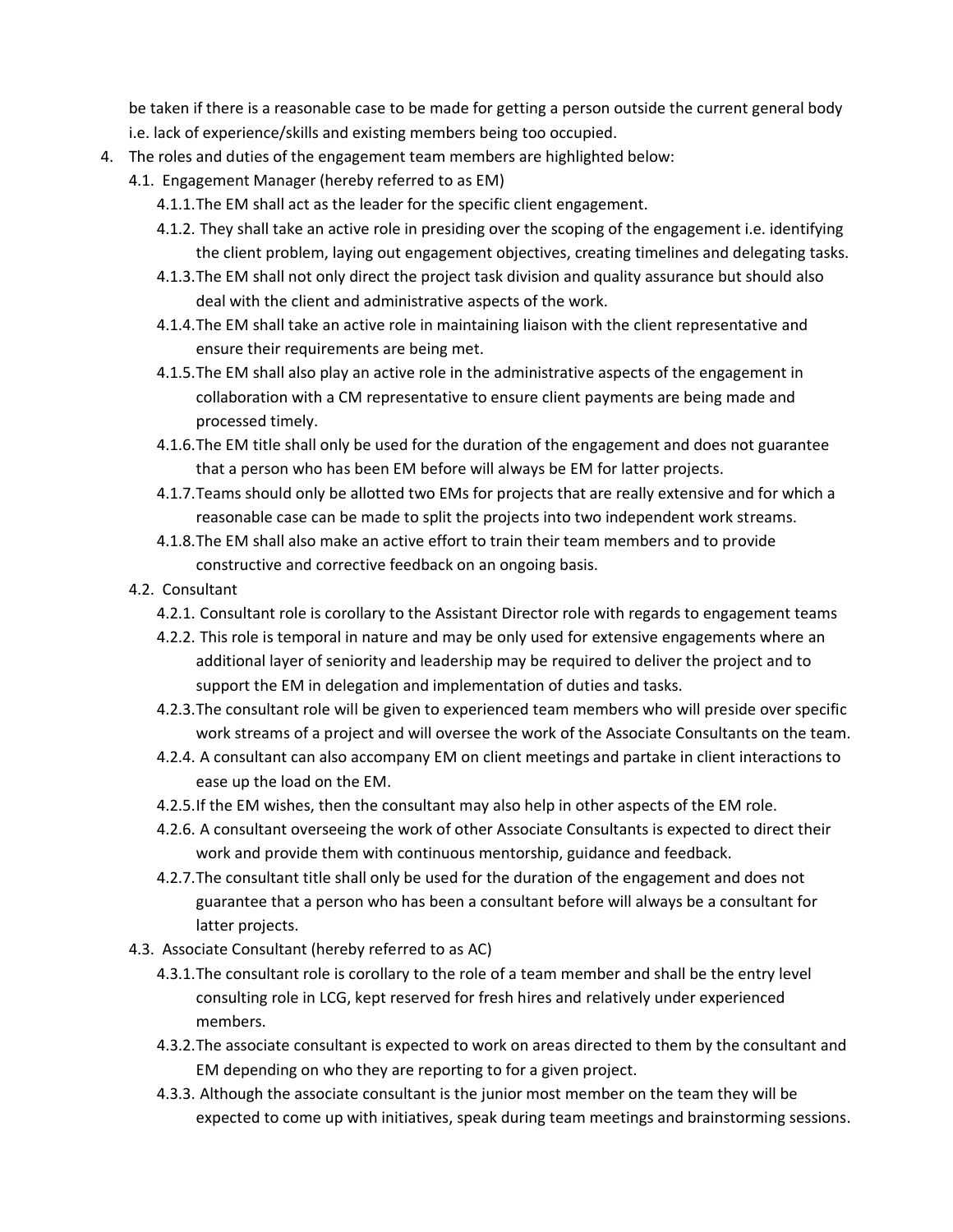- 4.4. The engagement teams despite having a seniority structure shall operate in as lean a way as possible during team working settings.
- 4.5. The engagement team structure shall be created and divided prior to the starting of each engagement with the creation of a visual tree that splits the project in different areas, allots those areas into work streams assigned to different people on the team.
- 4.6. Each engagement team member will be expected to maintain the utmost level of professionalism in not only the depth and quality of their tangible work but also in their client and team interactions.
- 4.7. Team members will be expected to stay up to date and be inspired by ways of working in the actual consulting industry.
- 4.8. Engagement teams operate simultaneously with departments and engagement members are not excused from their departmental duties whilst working on an engagement.

### <span id="page-15-0"></span>Chapter 5: Event Heads/Teams and Project Positions

*This chapter deals with the creation of temporal positions within the society apart from engagement teams.*

- 1. Based on the judgement of the Executive Council, temporary positions may be created to execute certain events and activities throughout the year.
- 2. These events may include but are not limited to; society fair, orientation, LUMS Consulting Competition, any other new initiative/activity.
- 3. The EC may decide to allot certain roles to departments but those not allotted to departments may be given to individuals from within the general body.
- 4. These individuals may take on the form of individual leaders/team members within the following capacity
	- 4.1. Event head or Project Leader
		- 4.1.1. These roles may be given to one or two persons leading a certain event/initiative.
		- 4.1.2. They will be expected to oversee the execution of the said activity within a capacity similar to that of director.
		- 4.1.3. They will be expected to plan and strategize the objectives of their activity.
		- 4.1.4. They will be expected to update the EC closely on their progress.
		- 4.1.5. They will be expected to coordinate with other departments and routinely delegate and check the progress of tasks necessary to execute their duties.
	- 4.2. Team Members
		- 4.2.1. In some cases, if the conditions necessitate, the event heads/project leaders might be given a team of general body members to deal with their activities.
		- 4.2.2.These teams will operate on a temporal basis and can be made on both voluntary basis and also on the recommendation of the EC and HR department.
		- 4.2.3.The teams will operate simultaneously with the departments.

#### <span id="page-15-1"></span>Chapter 6: Society Culture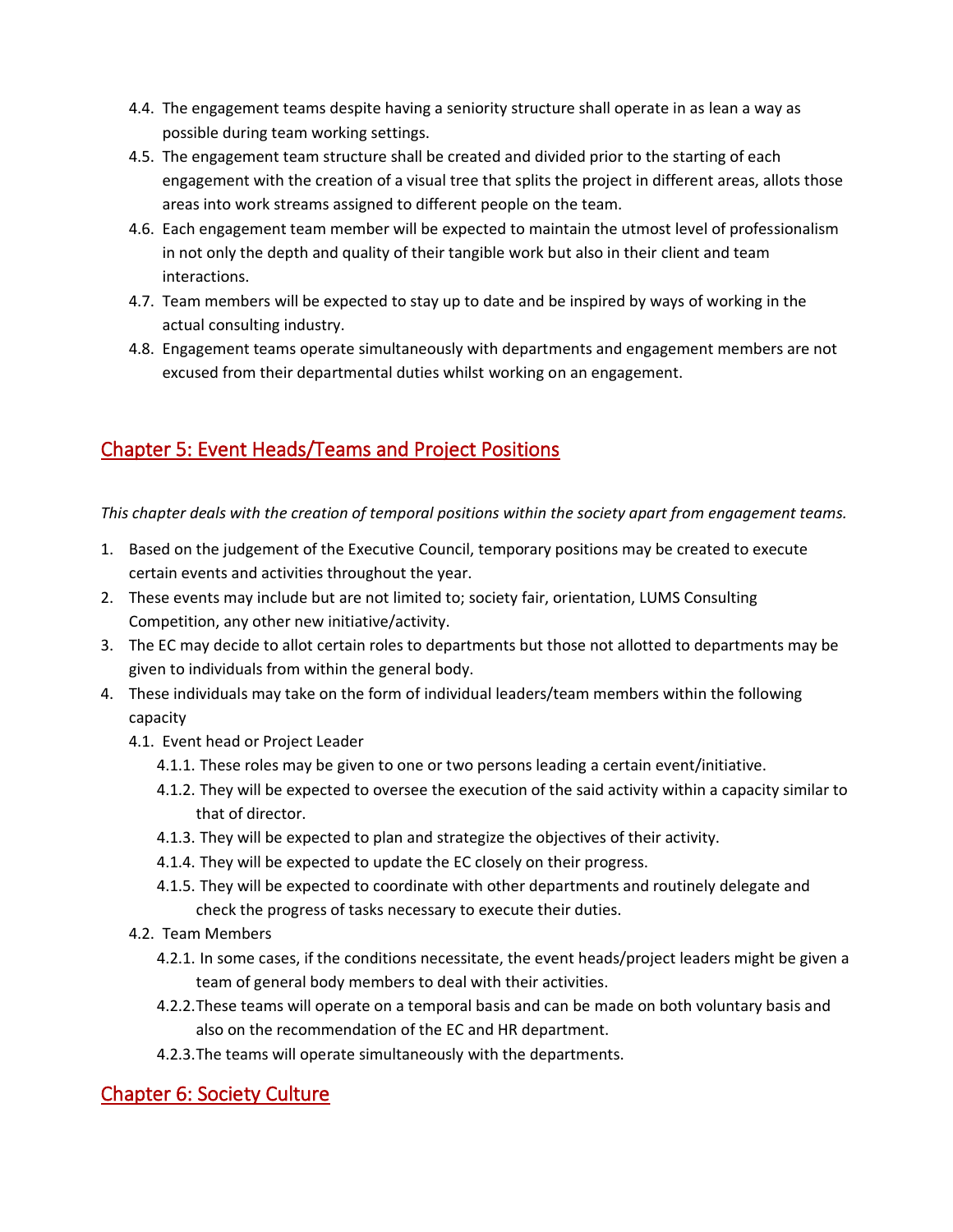*This chapter highlights the key pillars underpinning the culture that LCG and her members are expected to maintain.* 

- 1. LCG shall operate with the mentality of positioning itself an actual consulting organization seeking inspiration from major consulting firms across the world rather than existing simply as a student run society.
- 2. The society shall actively carve out an create a niche for itself in the consulting market of Pakistan and beyond, acting as a competitor to other consulting firms.
- 3. The society must instill the following values in all of its activities ranging from recruiting candidates, evaluating performance to deciding internal development activities to name a few:
	- 3.1. Teamwork: Operating with a one team mentality where society members trust, empathize with and lookout for each other.
	- 3.2. Results: Always attempting to deliver the best results possible in all society work.
	- 3.3. Initiative: Challenging the norms and never becoming complacent with existing processes. Generating and implementing new ideas that shall improve the existing activities and outlook of the society.
	- 3.4. Commitment: Team members will be expected to take ownership and be expected to show dedication to their work. Team members shall treat the society with accountability and show responsibility towards it.
- 4. EC members and others in leadership positions will be expected to routinely point out and correct behavior that goes against the society values.
- 5. LCG shall also operate with a "small team, big impact" mentality where there is no room for inefficiency and unnecessary wastage of resources and human capital.
	- 5.1. This applies to recruiting candidates, assignment of new roles and societal duties.
	- 5.2. This means that the General Body should always be kept to a reasonable amount of people and strict oversight must be given to avoid "deadweight" within the society.
	- 5.3. LCG shall also position itself as a think tank and school of thought that addresses the concerns of LUMS students and other societies in a data driven and research-oriented way.
	- 5.4. The society must also champion a culture of meritocracy and challenging society members by giving them opportunities that only challenge them professionally but also personally.

### <span id="page-16-0"></span>Chapter 7: Role of Society Patron

*The following chapter highlights the role that will be played by the society patron.* 

- 1. There will be a patron for the society, appointed from a current faculty member of LUMS, as per the guidelines of the CCA office.
- 2. The patron shall act as an external adviser to the society.
- 3. The patron may provide advice on society activities as she/he sees fit.
- 4. The patron shall reserve the final say on any matter, including arbitration of any conflict between the EC.
- 5. The patron may remove any member from the society, in conjunction with the EC, if deemed necessary.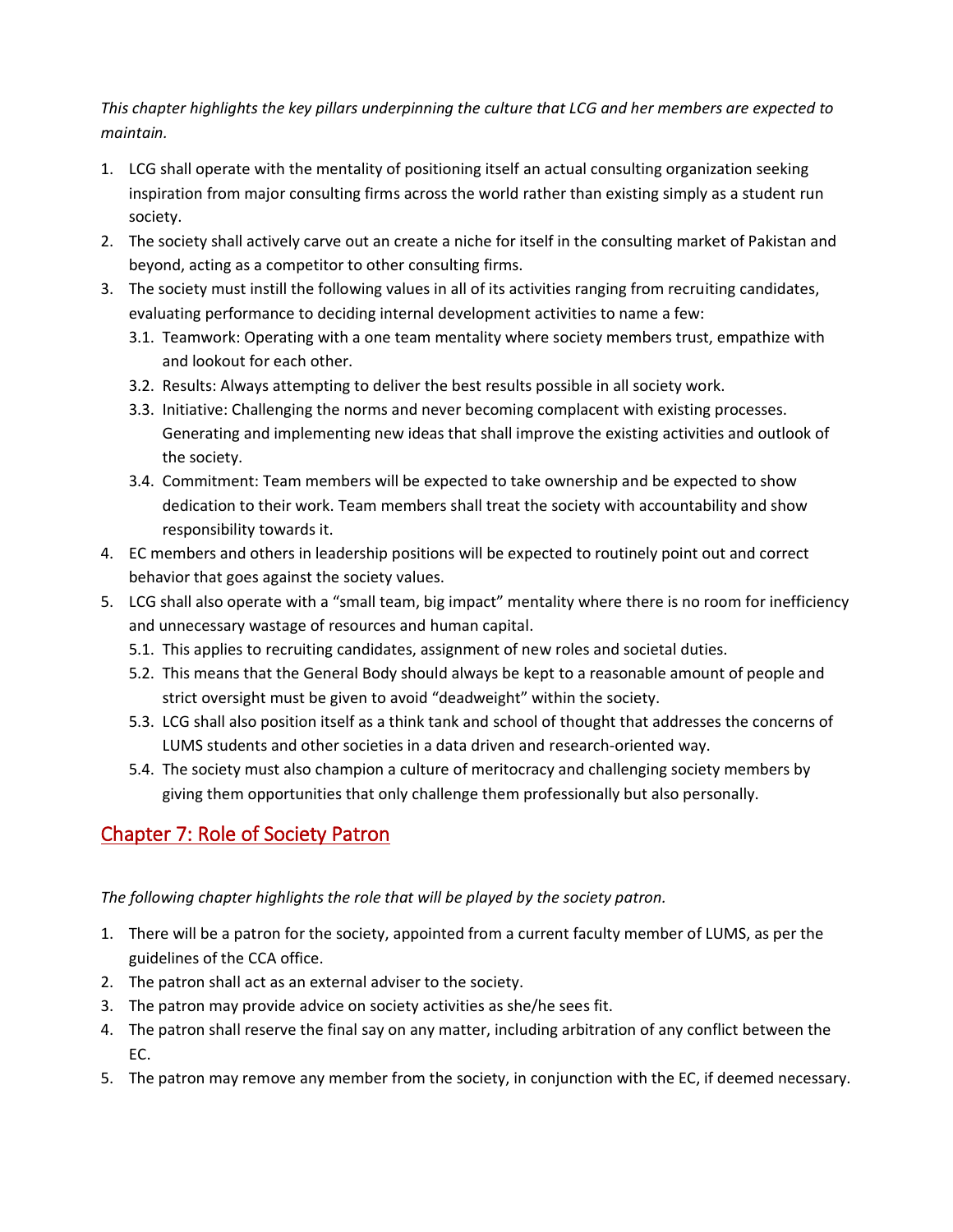#### <span id="page-17-0"></span>Chapter 8: Role of LCG Alumni Network

*The following chapter highlight the duties and make-up of the LCG alumni network.*

- 1. The society, for the purpose of maintaining continuity in its vision and to gain access to more external resources shall maintain the following two bodies:
	- 1.1. An Ex EC Alumni Network
		- 1.1.1. Members of this network will be all Ex-EC members and founders of LCG.
		- 1.1.2. The purpose of this network is to ensure continuity in society vision and to ensure coherence and continuous development and improvement of the society over time without losing track of its domain.
		- 1.1.3.The members of this network will have certain responsibilities such as:
			- 1.1.3.1. Approving constitutional changes
			- 1.1.3.2. Approving new ECs
		- 1.1.4.The members of this network will be expected to help LCG in their own professional capacities.
		- 1.1.5.The existing EC will be expected to update this network with key developments and achievement of the society.
	- 1.2. An LCG Alumni network
		- 1.2.1. Membership of this network will be open to any individual who has spent at least one academic year in LCG's general body.
		- 1.2.2.The purpose of this network will be so LCG alumni can connect with each other and so that the current EC and general body can utilize this network for societal activities and needs.

### Section 3: Processes

<span id="page-17-1"></span>*The following section is distinctly different to the previous section. The section 2 on people focused on the composition and duties of the various bodies and teams associated with LCG. This section 3 focuses on the processes inherent within the assignment and evaluation of these people and the accountability that they are subject to along with other crucial processes of the society for which human judgment alone might not be sufficient.* 

#### <span id="page-17-2"></span>Chapter 1: Recruitment into and Membership of the Society

*This chapter highlights the rough recruitment process that should be followed when inducting new members into the society and determining the basis of their membership.* 

- 1. It is recommended that the society hosts one annual recruitment at the start of each fall semester.
- 2. The recruitment procedure shall commence with recruitment activities originated by the society and directed towards student body of LUMS for the purpose of encouraging association with the society.
- 3. The activities will apprise the interested student body of the nature of tasks undertaken by the society, expectations and the norms and ethics the society upholds.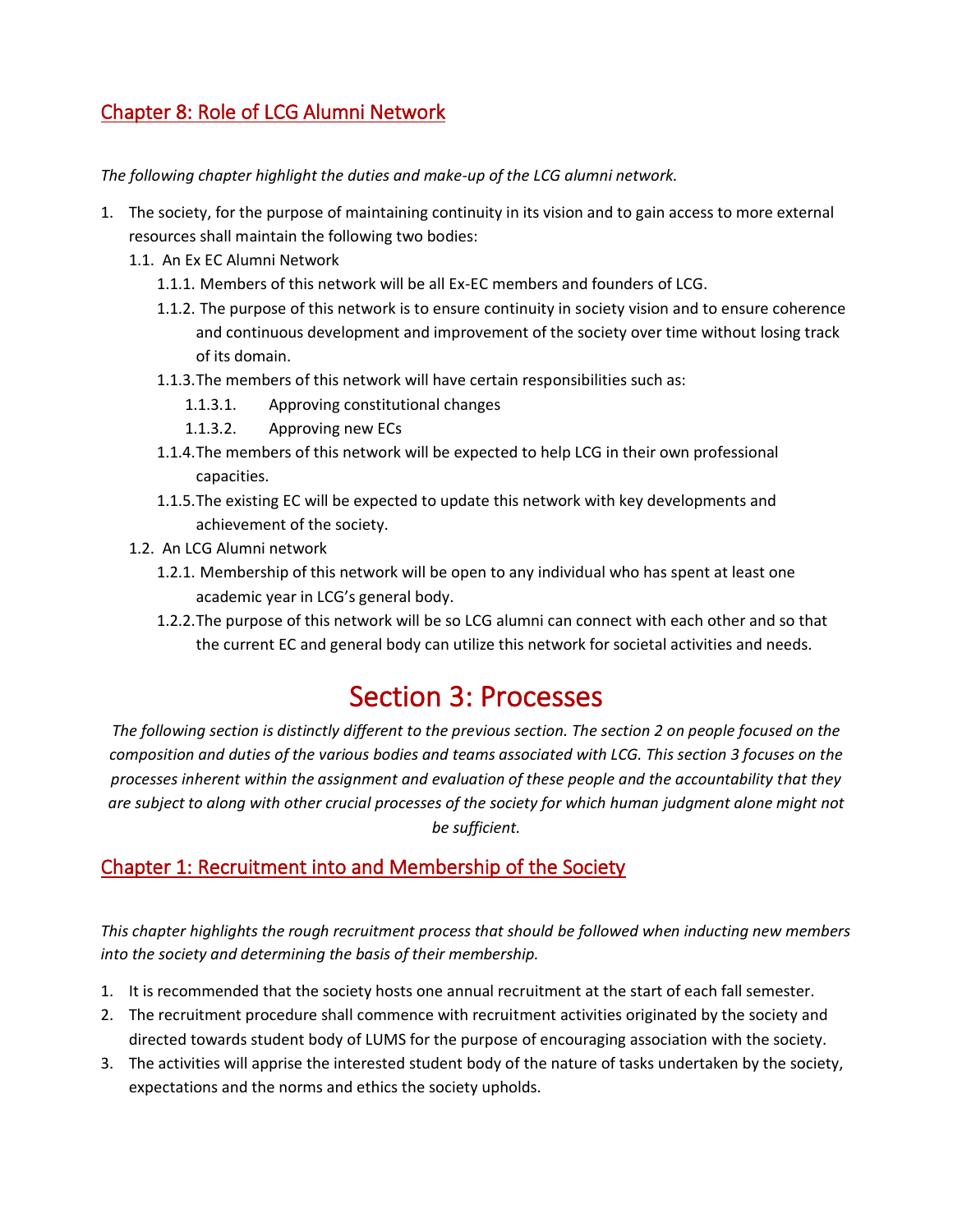- 4. If special circumstances make it important then the society may host a secondary recruitment at the start of the spring semester, but this will only be possible with unanimous agreement from the EC and at least from 50% of the society's directorate members.
- 5. The recruitment process shall be considered as a holistic process that incorporates all the following activities:
	- 5.1. Society Fair
		- 5.1.1. The o-week society fair should be treated as the first step in joining LCG.
	- 5.2. Orientation
		- 5.2.1.The society shall host an annual orientation where it promotes its activities to students and initiates the recruitment application process.
	- 5.3. Recruitment applications
		- 5.3.1.The process of joining LCG shall at the very least include the following steps
			- 5.3.1.1. An online application with the submission of a CV
			- 5.3.1.2. A screening interview or an assessment center that is centered assessing an applicant across the following categories:
				- Alignment with the four society values
				- Potential to do well in the consulting environment
				- Potential to contribute to the development and diversity of the society
			- 5.3.1.3. Directors for each department shall select team members from General Member Body, based upon departmental needs as determined by the constitution, in consultation with the EC.
	- 5.4. Annual Induction
		- 5.4.1.The society shall host an annual induction of all hired members.
		- 5.4.2.This induction should introduce team members to the consulting way of thinking.
		- 5.4.3.This induction should introduce team members to the LCG culture and way of doing things.
		- 5.4.4.This induction should also introduce team members to feedback mechanisms and methods of
			- constructively taking and acting on criticism and scrutiny.
		- 5.4.5.The induction should introduce new members to the society constitution.
- 6. At the end of the year, the General Body and Directorate shall automatically stand dissolved and membership can only be retained via undergoing the promotion process for further leadership positions in the society.
- 7. Members must maintain at least a 60% activity standing in all society meetings and events and must be of good character standing in order to maintain membership in the society.
- 8. Members can lose their status in the society if the EC has sufficient complaints against them and their feedback is continuously poor.

### <span id="page-18-0"></span>Chapter 2: Resignation from the society

*The following chapter highlights the process of resignation from the society.* 

1. The individual resigning must give at least 2 weeks' notice before relinquishing charge from the society.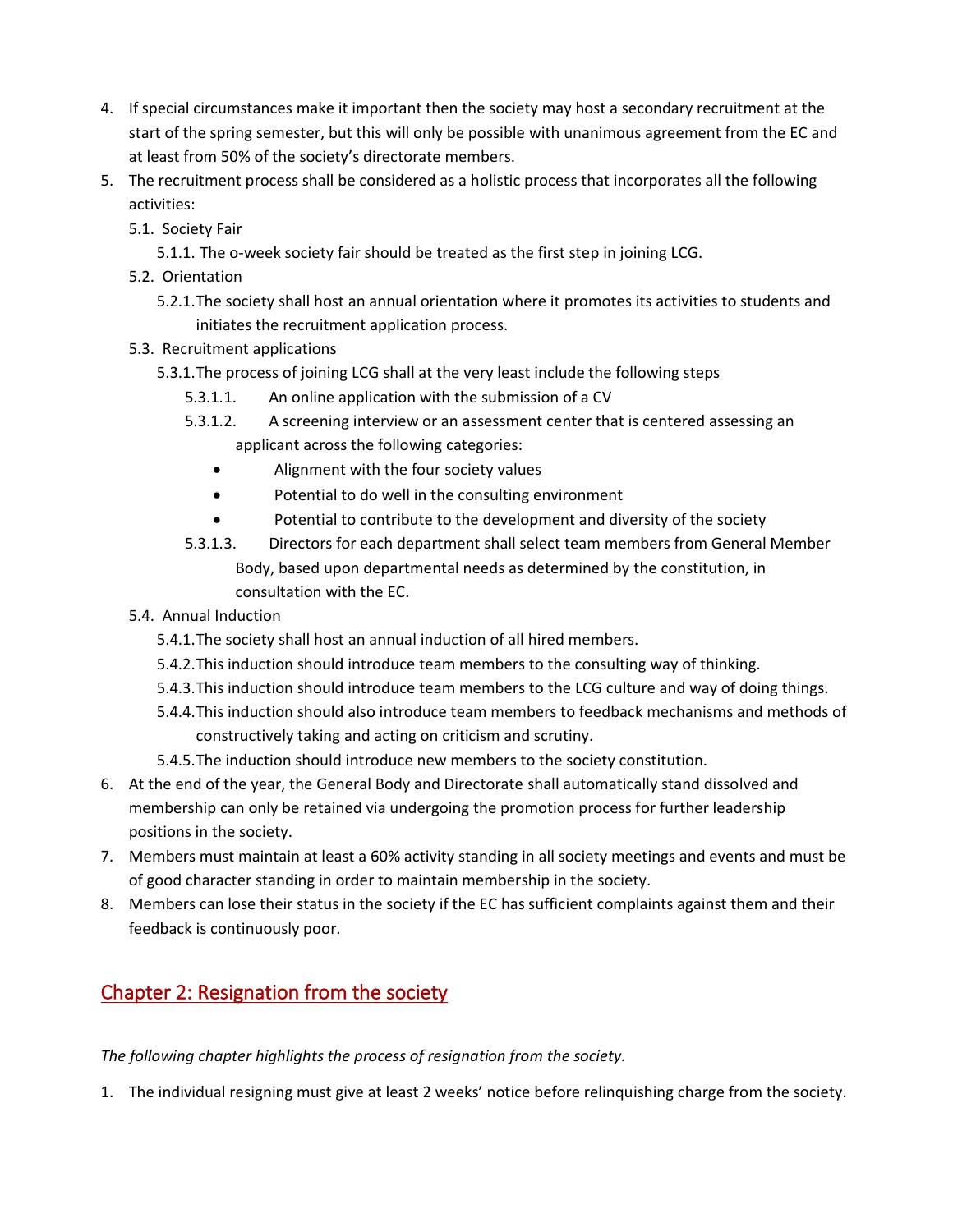- 2. The person resigning if they are a team member must appear in front of their department director first and then in front of the HR director who shall take an exit interview to determine the cause of leaving and understand their level of satisfaction with the society.
	- 2.1. In case the person leaving the society is a member of the directorate then they shall also appear in front of a representative of the EC before appearing for their exit interview with an HR directorate member.
	- 2.2. In case the person resigning is from the EC they must first seek unanimous agreement from all other EC members and from the society patron.
- 3. A person who is cleared to exit shall be given a letter of relinquishment from the society and this letter should be qualified based on:
	- 3.1. The person's reason for leaving
	- 3.2. The person's performance and standing within the society

#### <span id="page-19-0"></span>Chapter 2: Feedback and Evaluation Mechanism

*An effective feedback and evaluation mechanism are the cornerstone of a functioning consulting firm. In this regard, the following chapter highlights the key aspects of the feedback and evaluation processes expected within LCG.* 

- 1. A 360-degree feedback system should be adopted where feedback is collected at levels of the organization where peers evaluate each other, are evaluated be those they oversee and those overseeing them.
	- 1.1. Departmental feedback should be collected at least twice a year where the two instances cannot be more than 6 months apart.
	- 1.2. Feedback for engagement teams should also be collected at least twice, with one at the estimated midpoint of the engagement and one at the end of the engagement.
	- 1.3. Feedback should also be collected at least once where a person has been allotted another temporary role as per section 2, chapter 5 of this constitution.
	- 1.4. The feedback should be collected in a format where it can be quantified, be actionable and summarized effectively.
	- 1.5. The feedback should reflect the person's execution of required job duties.
	- 1.6. The feedback should reflect how the person stands against LCG's 4 values with regards to the particular role.
	- 1.7. The feedback should be complete i.e. collected from all possible members.
	- 1.8. The feedback should be anonymous and should be kept confidential to the highest professional standards.
	- 1.9. Personal growth should be kept at the heart of the feedback collection format where the feedback should be communicated to the relevant person at the earliest in a format in which they can correct their performance and shortcomings as soon as possible.
- 2. There should be the maintenance of individual drives for each LCG member.
	- 2.1. The purpose of this drive should be to have a person's details accessible from anywhere.
	- 2.2. This drive should include the person's latest resume.
	- 2.3. This drive should also contain a list of experiences the person has undertaken to date.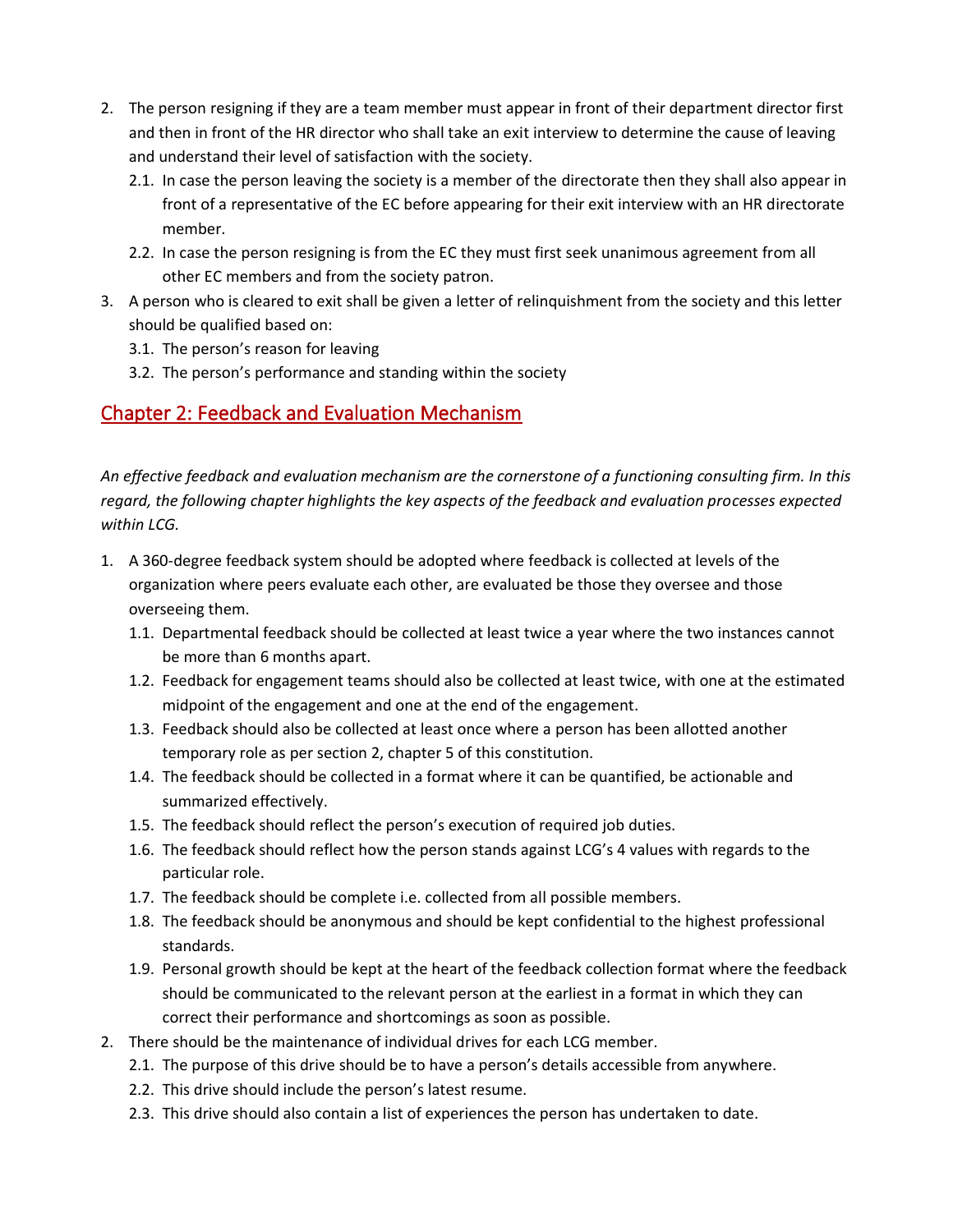2.4. This drive should also contain the person's feedback collected to date, but this should only be accessible to that particular person and the EC.

#### <span id="page-20-0"></span>Chapter 3: Promotion to Directorate

*The following chapter highlights the process and conditions that entail promotion to the directorate.* 

- 1. Based on the conditions and requirements of the directorate highlighted in section 2, chapter 3 of this constitution, promotion to directorate shall include at least the following aspects:
	- 1.1. Promotion to directorate can only be finalized by the incoming EC.
	- 1.2. Directorate promotion should be done with the mentality of who should be part of LCG's leadership rather than filling specific seats in specific departments as membership in directorate is precursor to the allotment of specific department Director and Assistant Director positions.
	- 1.3. Promotion to directorate should be based on the following:
		- 1.3.1. An evaluation on previous performance in the society as per the EC's subjective interpretation and the candidate's evaluations and feedbacks collected to date.
		- 1.3.2. An assessment of the individual's potential in the society and whether they can overcome their weaknesses and shortcomings.
		- 1.3.3. An evaluation of how well the candidate is aligned with the society's values.
		- 1.3.4. The person's plans for the society and specific departments going forward.
		- 1.3.5. The promotion process should at least include an interview with the entire incoming EC.
- 2. The assignment of the new directorate should however have involvement from the outgoing EC, where:
	- 2.1. The outgoing EC shall provide a list of high potential candidates that they recommend for the directorate.
	- 2.2. The incoming EC should send in their final list of the new directorate to the outgoing EC along with a description of the process they used to make their decision.
		- 2.2.1. It is understood that the outgoing EC cannot challenge the decision unless the entire outgoing EC is concerned about a particular decision and there is at least one person within the incoming EC that has an issue with that particular decision as well. If the incoming EC stands unanimous on a particular decision, then there is no point of contention. However, it is also understood that any relevant concern brought up by the outgoing EC such as a disciplinary or code of conduct issue should be taken seriously by the incoming EC.
- 3. A person may also not spend more than two academic years in the society's directorate.

#### <span id="page-20-1"></span>Chapter 4: Promotion to Executive Council

*The following section highlights the process that should be used at the minimum to promote candidates to the Executive Council.* 

- 1. Promotion to EC is an important decision and the process must ensure that candidates are considered holistically and given a fair chance to present their case to the outgoing EC.
- 2. At the minimum, the process should include the following:
	- 2.1. A critical evaluation of the feedback collected on each of the candidates.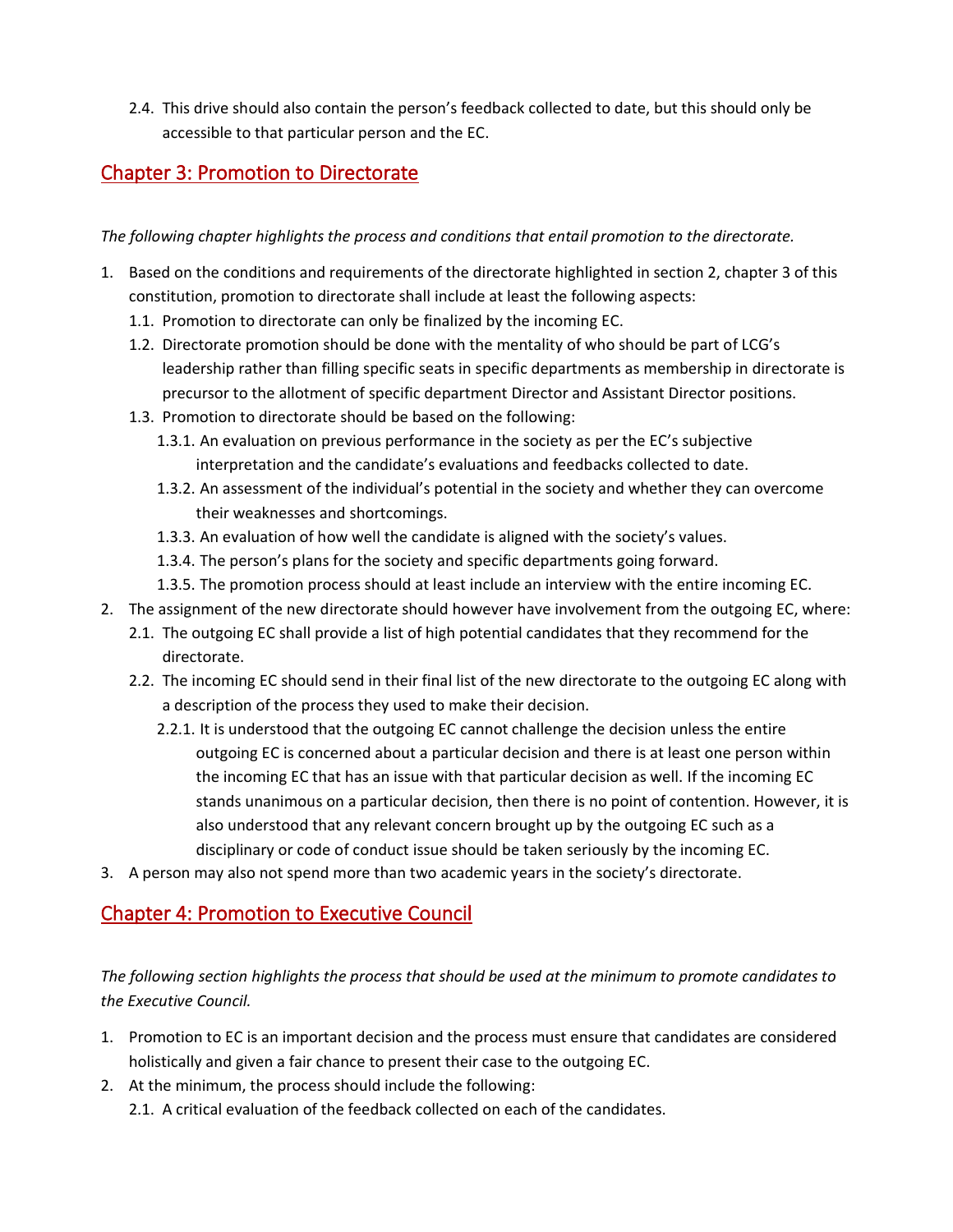- 2.2. Submission of an EC application that highlights the person's motivation for applying and their plans for the society going forward:
	- 2.2.1. This plan should be critically examined by the outgoing EC
	- 2.2.2. This plan should be made available to the General Body to read.
- 2.3. A presentation revolving around the said plan should be made in front of the general body.
- 2.4. There should be an interview with the outgoing EC where the candidate's judgement, performance, motivation and plans are scrutinized.
- 3. The outgoing EC should ensure that they give significant weightage to the candidate's personality, ability to handle pressure and their conduct within LCG so far to make the final decision.
- 4. The outgoing EC should also consider how well the person is aligned to LCG's values.
- 5. The process should also involve consensus from two Ex EC members immediately from the previous year's executive council where one of these persons should be the previous year's president.
	- 5.1. The Ex EC shall sit on the interview panels if possible
	- 5.2. The Ex EC should be provided a final list of candidates and a summary of the outgoing EC's decision-making process to gain their support for the decision.
		- 5.2.1. It is understood that the Ex EC members cannot directly contend the decision however their concerns and recommendations should be accounted for in the process.
- 6. It should also be noted that no person can spend more than one term i.e. one year in LCG's executive council.

#### <span id="page-21-0"></span>Chapter 5: Societal Meetings

*The following section provides details of certain meetings that should take place in the society.*

- 1. There should be an "Annual Strategic Directorate Meeting" when the new directorate is appointed each year. The purpose of this meeting should be to collectively make plans for the upcoming year where each directorate member has a say in LCG's plans outside of their direct duties and domain as well.
- 2. There should be at least one GBM every month where key society issues and announcements are discussed.
	- 2.1. Attendance for these GBMs should be recorded.
		- 2.1.1. If a person misses 3 consecutive GBMs then they should be given a warning.
	- 2.2. The agenda for these GBMs should be prepared in advance and should be shared with the general body.
- 3. There should be in addition to clause 1 of this chapter, at least 2 more directorate only meetings during year.
	- 3.1. Where one of these should be an end of year evaluation meeting prior to opening of EC applications.
- 4. It is expected that there will be other informal inter-departmental and engagement team meetings.
	- 4.1. It is recommended that proper records and minutes of these are kept.
	- 4.2. It is recommended that attendance records for these meetings are kept.

#### <span id="page-21-1"></span>Chapter 6: Making Amendments to the Constitution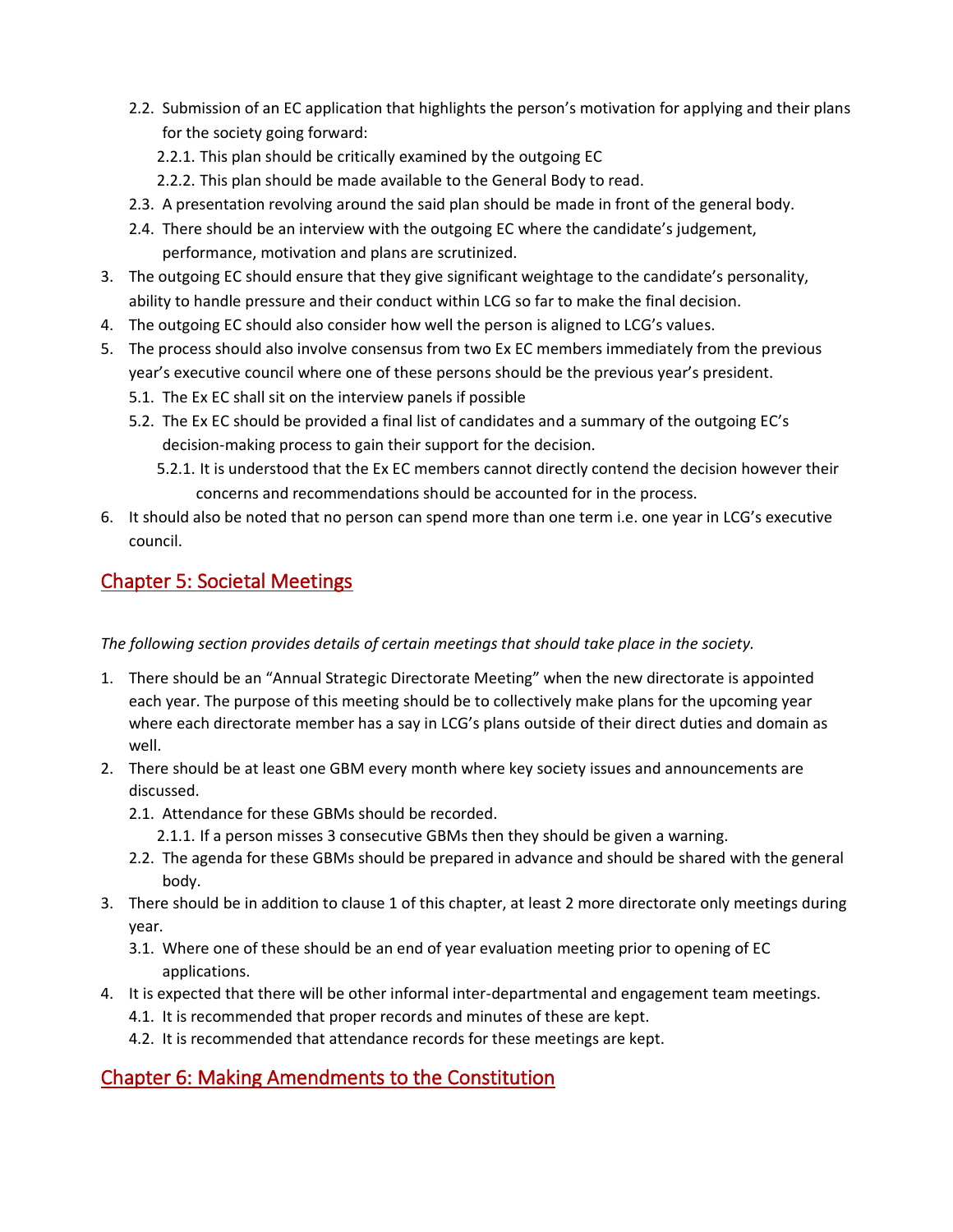*LCG is a society that believes in the power of initiative and the philosophy on continuous change, to this account we should stay open to constructive changes in the society's constitution, however, these changes shall adhere to the following processes.*

- 1. The constitution shall be considered the primary reference regarding any procedural or administrative matters that may arise in the activities of LCG.
- 2. Where the constitution is silent on a matter, a member, regardless of post, shall be expected to follow established precedent.
- 3. No amendment shall be passed to this constitution unless the passing of such amendment shall greatly improve the relevance and scope of this constitution. The power to amend the constitution shall lie with the Executive Council.
- 4. A member of the Executive Council may, after consultation with a member a previous Executive Council, introduce an amendment to the executive council where all members shall be present, such that:
	- 4.1. The person who has been given charge of "Vice President" to the CCA shall be informed in advance regarding this intention;
	- 4.2. The proposed amendment shall be circulated amongst all the members present at a meeting
	- 4.3. The EC should vote a 75% majority on the suggested amendments with a visible approval from other society members present at the meeting.
	- 4.4. The proposed amendment should be then approved by two EC members from the previous year's EC where one of these members should be the previous year's president.
	- 4.5. The proposed amendment should then be approved by the society patron.
- 5. If all of the conditions highlighted in clause four are met, then the new amendment shall be edited and passed into the constitution.
- 6. Any amendments made to the constitution shall not conflict with the interest of LCG as stated in this constitution. It should be directed towards the betterment of the society and the LUMS community as a whole.
- 7. Any amendment should comply with the ethics and values of the community and in no way should compromise the values and reputation of the society.
- 8. The constitution should at least be reviewed twice a year by the existing EC for the purpose of finding areas that might need improvement.
	- 8.1. These instances of review and specific amendments shall be recorded in the "Section 5 Draft History"

### <span id="page-22-0"></span>Chapter 7: Deciding Teams for External Competitions

*As a society LCG shall partake in case competitions both locally and internationally, to ensure objectivity in the selection of teams for it, the following procedures should be followed.*

- 1. It should be decided first whether the specific competition is top priority or not, top priority competitions should have an extensive selection process where through merit only the best possible team is chosen to represent LCG and LUMS in the interest of performing well in the competition.
- 2. The selection process should involve at least any two Ex EC members to give an objective opinion on the selected candidates.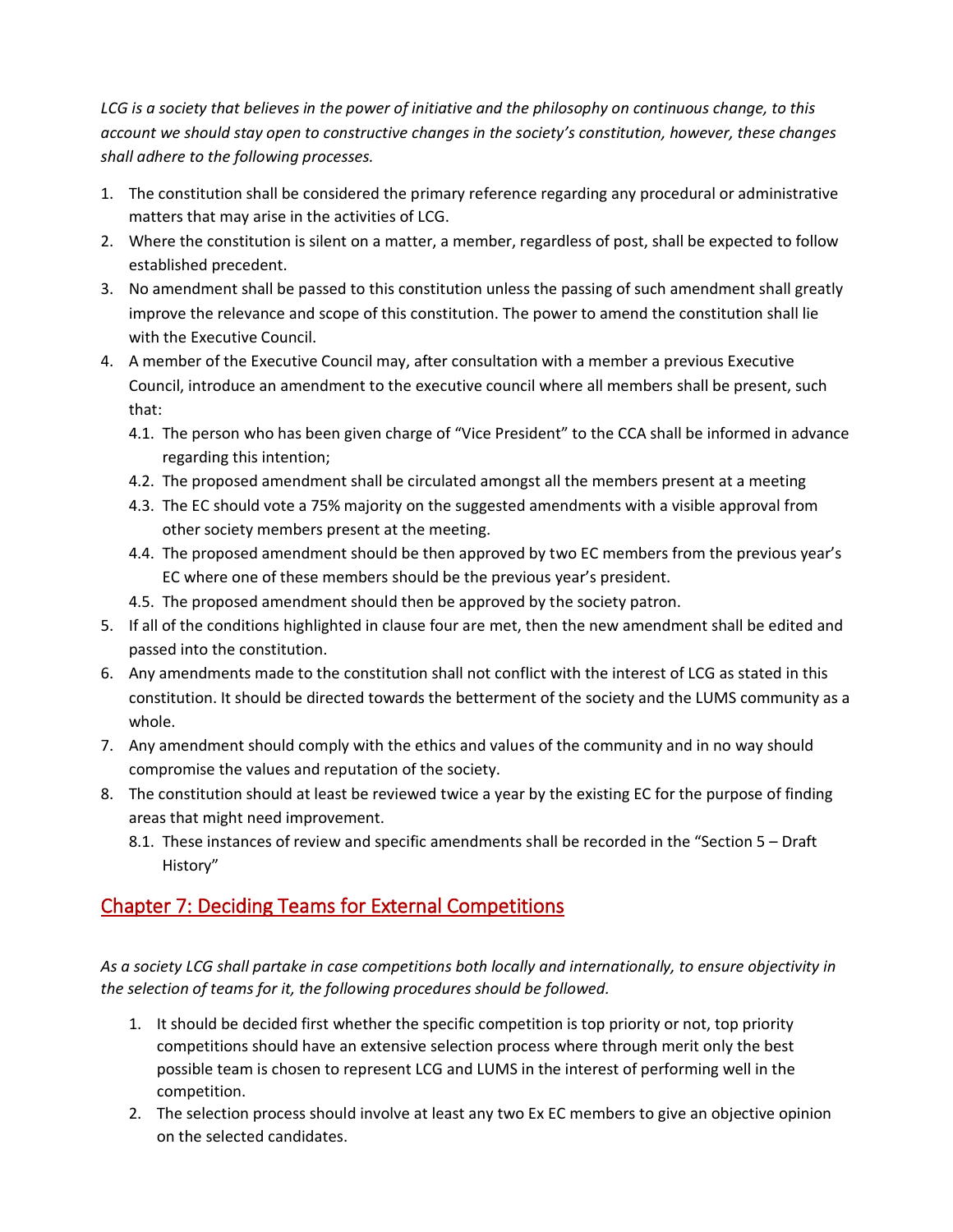- 3. If a subsidy is to be provided for such competitions, then it should be equal across the entire team with no favoritism for seniority.
- 4. It should be ensured that the entire process is designed in a way to ensure objectivity, meritocracy and the negation of nepotism.

## Section 4: Conflict Resolution

- <span id="page-23-0"></span>1. Conflict arising in member evaluation: In case of a disagreement by a member over their evaluation, the matter shall be referred to the Vice President overseeing the HR department or any other EC member as appointed by the President. The subsequent remedies shall be considered:
	- 1.1. An 'Arbitration Committee' (AC) comprising of the said Vice President, and one other neutral member (Director Level or above) shall be setup. The AC would there after call both parties to present their arguments separately.
	- 1.2. Based upon the arguments and the alternate evaluation filled in by the concerned EC member, the committee shall come to a conclusion, in no more than 7 days of the filing of the referral. The decision shall be binding on both parties.
	- 1.3. The EC member in charge shall be responsible for subsequent implementation of the decision.
- 2. Conflicts between director level staff and team member staff and vice versa.
	- 2.1. In case of a conflict involving directors and team members (hereby referred to as conflicting parties), the following remedies may be exercised:
		- 2.1.1. The conflicting parties shall abide by LCG Code of Conduct (section 5 of constitution) and make every possible effort to resolve the conflict through mutual dialogue & shared responsibility.
		- 2.1.2. If they fail to resolve the conflict, then they may call upon the EC to resolve the dispute. Thereafter;
		- 2.1.3. The EC shall call upon each member separately and give them a fair chance to be heard.
		- 2.1.4. The EC shall then come to a conclusion that is acceptable to the conflicting parties.
		- 2.1.5. If such is not possible then the EC shall host a mutual mediation between the conflicting parties, and owing to their judgment, declare a verdict within 7 days of the hearing.
		- 2.1.6. The EC reserves the right to take punitive action which includes, but is not limited to, suspension of membership, barring from holding office etc. If it feels that a serious violation of the code of conduct aligned in section 5 of this constitution has been conferred by either of the conflicting parties.
- 3. Conflicts between director level staff and Executive Council:
	- 3.1. In case of a conflict involving directors and EC members (hereby referred to as conflicting parties), the following remedies may be exercised:
	- 3.2. The conflicting parties shall abide by LCG Code of Conduct (section 5 of constitution) and make every possible effort to resolve the conflict through mutual dialogue & shared responsibility.
	- 3.3. If both conflicting parties fail to resolve matter within three days by themselves, then a vote shall take place among EC members. The solution with majority votes shall be deemed final. In case the voting is tied, the tie may be broken by the following parties in the following order of availability.
		- 3.3.1. A special session of director level staff (at least 3) will be called upon. Both conflicting parties will be allowed to either present their case at the session or submit a write up of their case to the session members (to ensure anonymity). The EC shall thereafter;
			- 3.3.1.1. Consult within themselves in the absence of conflicting parties.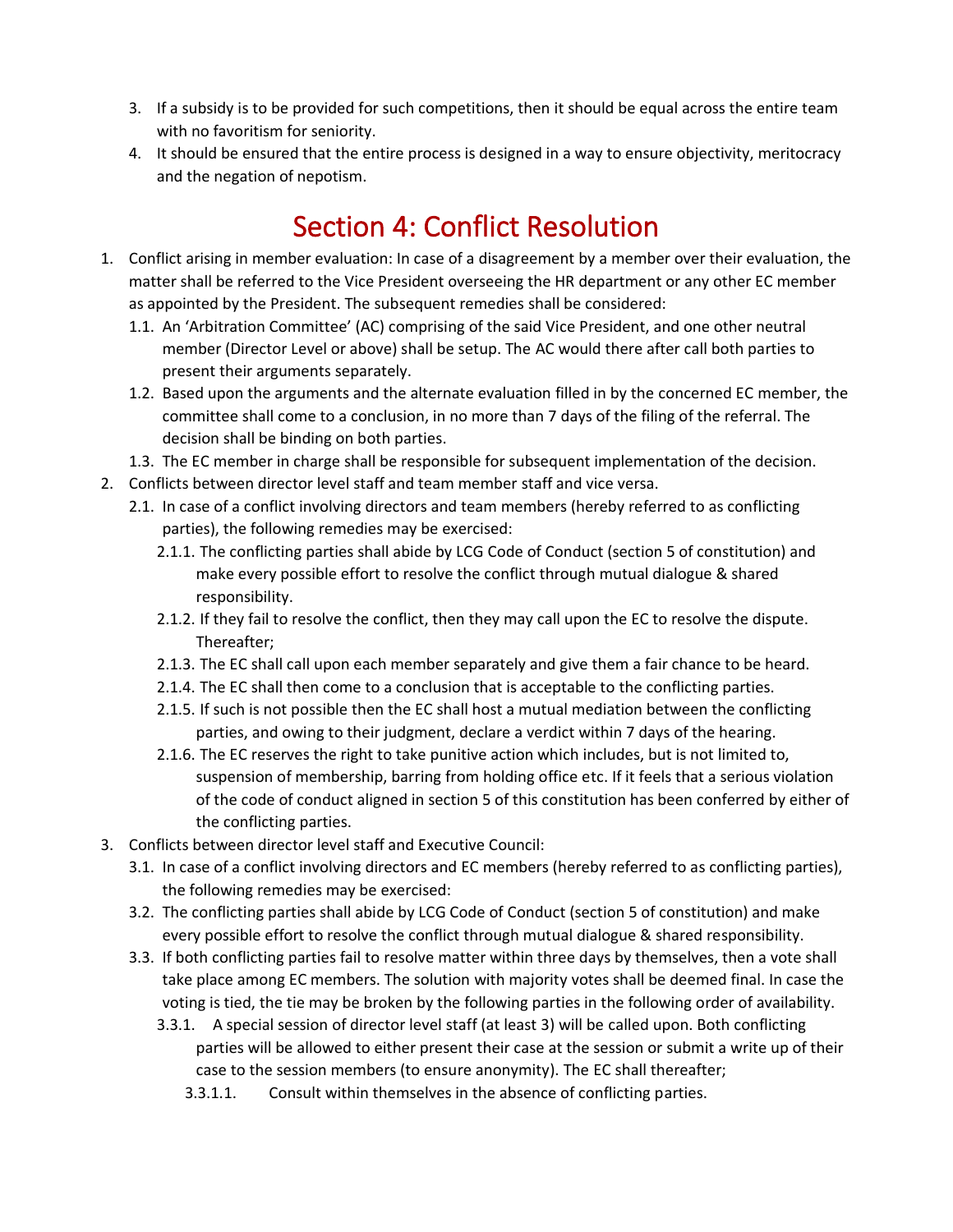- 3.3.1.2. Decide and arrive at a consensus decision. If that is not possible, the solution with the majority votes among the session members shall be deemed final. All the proceedings of this special session shall be done in only one seating of the council.
- 3.3.1.3. The proposed solution shall be binding on both conflicting parties.
- 3.3.1.4. If a tie of votes still pertains then the outside view from either the outgoing president or the society patron may be obtained, whoever is available and in a better position to judge the situation.
- 3.4. If a conflict of this situation assumes such critical proportions that it significantly hampers the society's workings, then an emergency session with director level staff may be called upon. The EC shall thereafter;
	- 3.4.1. Hear the arguments presented by both sides and consult in the absence of conflicting parties.
	- 3.4.2. Thereafter it will arrive at decision giving its verdict on the removal of the concerned EC member, only after a unanimous favor.
	- 3.4.3. An interim period may be announced in which another EC member may take the responsibilities of the vacant post.
	- 3.4.4. The post shall be succeeded with the same criteria as highlighted within this constitution.
	- 3.4.5. The new EC member shall ask for a vote of confidence from the directorate.
- 4. Conflict with other societies The guiding principle of LCG regarding its relationship with other societies will be of congeniality and cooperation.
	- 4.1. In a situation of contention that may arise with a specific society, it shall be dealt with on the basis on consensus within the EC and advice from the OSA but represented by the president.

### Section 5: Code of Conduct

<span id="page-24-0"></span>*As a society LCG shall strive to ensure a* safe, *welcoming and an inclusive environment where everyone (regardless of their role in the society) is treated with dignity, fairness and respect. All members of the society are expected to comply with the following Code of Conduct and any violation will be dealt with the procedures laid down in this section. This policy supports the University's framework of Student Code of Conduct, which consists of the Statute Chapter 3- General Expectations of Conduct, Chapter 4- Misconduct, and Chapter 6- University Disciplinary Procedure, and must be read in conjunction with this section.*

#### Chapter 1: Principles

*LCG's Code of Conduct is guided by its values and encapsulates the following core principles. Each member of the society expected to uphold and understand these principles. All relevant member(s) of the society will use them as a guide to approach all formal and informal complaints of misconduct in the society.* 

- 1. LCG is committed to fostering an inclusive culture which promotes its values and maintains a positive and safe, working, learning and social environment in which the rights and dignity of all members of the society are respected.
- 2. All society members are required at all times to conduct themselves in an appropriate and professional manner in their society-related activities, including in their dealings with other society members, staff, the local community and external organizations.
- 3. Society members must comply with the Code of Conduct and demonstrate active commitment to it by: a. Treating others with dignity and respect.

b. Discouraging any form of harassment and bullying by making it clear that such behavior is unacceptable.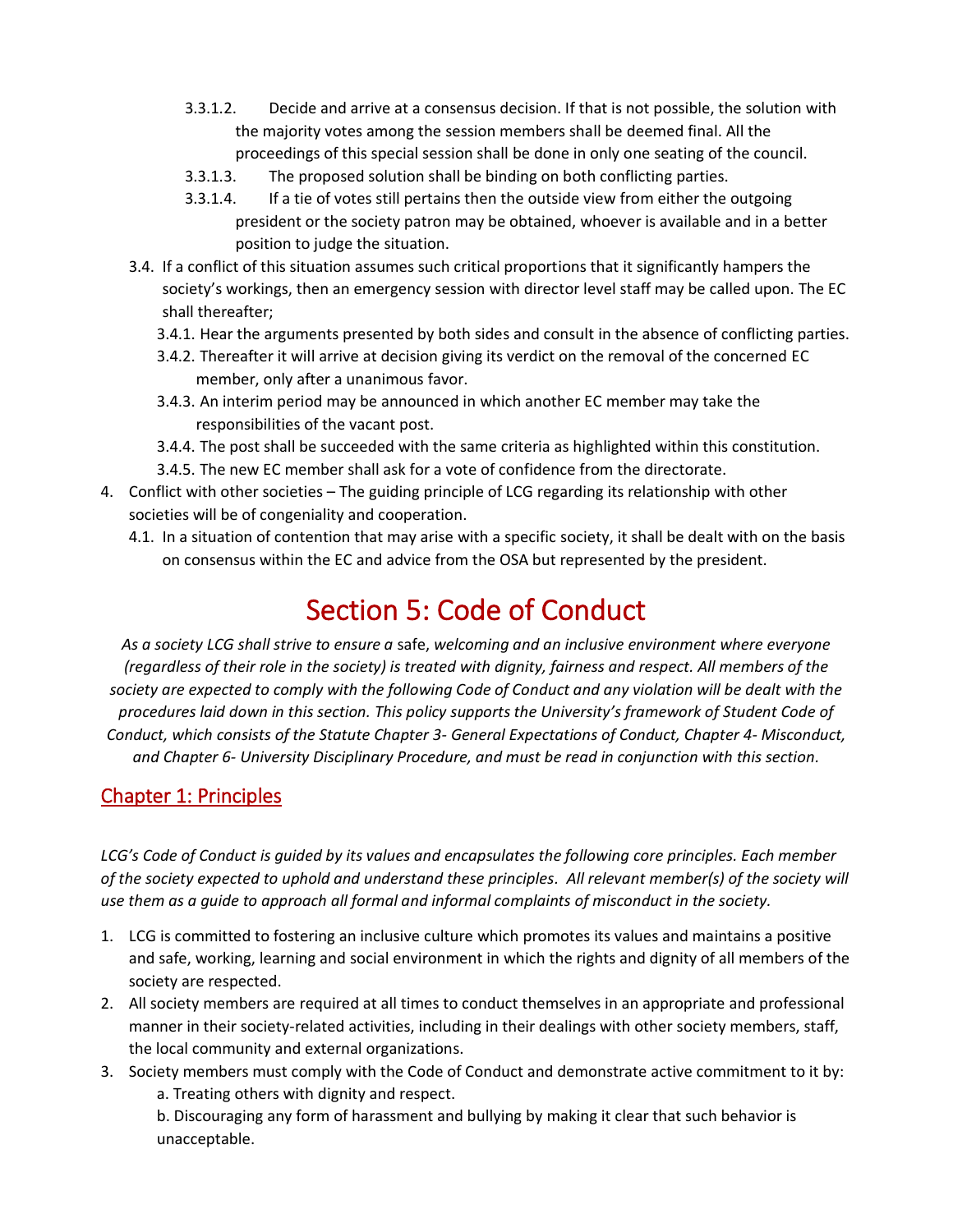c. Supporting any member of the society who feels they have been subject to harassment and related behavior, including supporting them to make a formal complaint if appropriate.

- 4. Those in positions of authority, including the Executive Council, Directorate and Project Heads, have a formal responsibility to familiarize themselves with the Code of Conduct and a duty to implement it by educating the general body on it and making every effort to ensure that no violation takes place in the areas of work for which they are responsible, however if they do occur, it should be addressed promptly via formal or informal means according to the nature of misconduct.
- 5. Any sort of discrimination, harassment, victimization, intimidation, exploitation or bullying will not be tolerated and the relevant part in charge will investigate complaints from any student within or outside the society who alleges this kind of behavior promptly, effectively and ethically without any bias.
- 6. LCG's aim during an investigation or disciplinary procedure is to deal with matters sensitively and with due respect for the privacy of any individuals involved. The manner in which the complainant wants accountability will be central to all decision making process throughout. All members of the party in charge must treat any information communicated to them in connection with non-academic misconduct matters with appropriate confidentiality.
- 7. All misconduct issues will be dealt in a fair and consistent manner, ensuring that those involved are made aware of appropriate support, and that issues referred for disciplinary action are dealt with as quickly as the specific circumstances allow.
- 8. Due care will be given in dealing with the complainant ensuring that complainant receives proper support and is not subjected to reprisals, discrimination or victimization by any part involved in the process.
- 9. The wishes of the Reporting Party will be central to any decision as to how to take forward any disclosure of an experience of misconduct and the resolution sought by them. It is also understood that the Reporting Party may require a reasonable time for reflection and to seek guidance about their options before making a decision. To best support the Reporting Party, they will be given their options.
- 10. Parties to a complaint must:
	- a. Cooperate in good faith.
	- b. Adhere to the privacy and confidentiality clause of this section.
	- c. Immediately disclose any actual, perceived or potential conflict of interest.
- 11. The approach in dealing with misconduct issues may be educative, corrective or punitive depending on the nature of the case.
- 12. The Executive Council and the Human Resource department should be pro-active in creating a society culture in line with the code of conduct and in developing strategies, frameworks and training programs to achieve this end.
- 13. The Executive Council reserves the right, with the appropriate notification of all parties involved, to make practical/ operational changes to these documented procedures to suit individual case requirements or changes in legislation.

#### Chapter 2: General

#### *This chapter outlines the general rules, applicability and jurisdiction of the Code of Conduct*

- 1. All society members are expected to conduct themselves in a way that is in line with this Code of conduct along with the Statue Chapter 3-General Expectations of Conduct in the [LUMS Student Code of](file:///C:/Users/User/Downloads/Student%20Code%20of%20Conduct.v06.pdf)  [Conduct.](file:///C:/Users/User/Downloads/Student%20Code%20of%20Conduct.v06.pdf)
- 2. This Code of Conduct is applicable to all members in the society.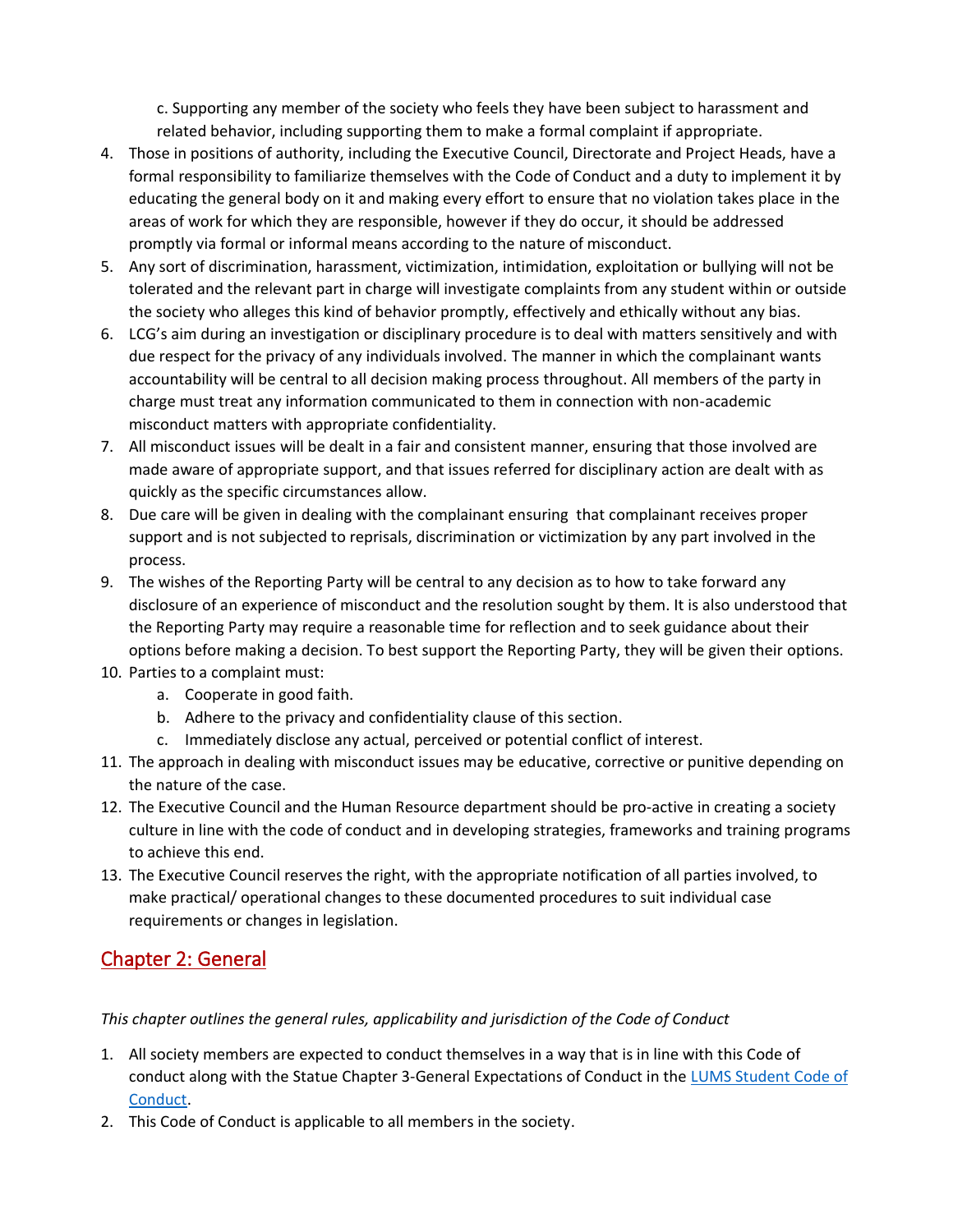- 3. All society members are expected to conduct themselves according to this code of conduct during all society related activities on and off campus and in their discourse with any society member within and outside of the society.
- 4. The disciplinary jurisdiction of this code extends to reports of misconduct b external sources; hence any complaint brought by someone from the LUMS community will be investigated in similar manner.
- 5. All head have the responsibility to understand and abide by this code and ignorance of this code will not be considered as a valid defense in formal proceedings after a complaint is lodged.
- 6. All members are expected to support student activism efforts in fostering safe spaces for all society members within LUMS.

### Chapter 3: Misconduct

#### *This chapter highlights the actions which constitute as misconduct and a violation of the Code of Conduct*

- 1. All actions listed under the Statute Chapter 4- Misconduct in the [LUMS Student Code of Conduct](file:///C:/Users/User/Downloads/Student%20Code%20of%20Conduct.v06.pdf) will be considered as misconduct and a violation of this Code of Conduct
- 2. Additionally, the following actions/behaviors (the list not being exhaustive) which subvert the values of LCG and create a hostile environment not conducive of learning and hinders the functionalities of the society will also constitute as misconduct:
	- 2.1.Offensive comments or body language, including insults, jokes or gestures directed towards any society member in their presence or absence
	- 2.2.Open hostility and spreading of malicious rumors about anyone in the society
	- 2.3.Abuse of Power by any Project Head, Engagement Manager, Directorate or Executive Council
	- 2.4. Patronizing behavior or comments, including humiliating, intimidating, and/or demeaning criticism
	- 2.5. Posting offensive comments about anyone in the society on electronic media
	- 2.6.Deliberately isolating someone from society work, conversations, or social events out of spite
- 3. Allegations against active LCG members can be made by other active members, LCG alumni and those having no association with LCG. In any case, the accused will be subject to the processes outlined in Chapter 4: Remedies and Process, below.
- 4. Depending on the nature, severity and instances of the misconduct, following actions can be taken: 4.1. Informal Guidance by the Executive Council or Directorate
	- 4.2.Disciplinary procedures by the relevant parties outlined in the Chapter 4: 'Remedies & Process' of this section
	- 4.3. In case of minor misconduct, recourse to formal disciplinary procedures outlined in Chapter 4: 'Remedies & Process' of this section will normally only be taken once reasonable efforts have been made to remedy the difficulties through informal approach or guidance
	- 4.4.Multiple incidents of misconduct or acts of serious misconduct may lead to higher disciplinary action being taken

#### Chapter 4: Remedies & Process

*This chapter outlines the remedies available and procedures of filing a complaint and passing a judgment for any misconduct complain by anyone in the society. The process included both formal and informal, internal and external approach. Each case may fall in to any of the three stages mentioned below.* 

1. Informal Action: In some cases of misconduct, if it is safe and the member feel able to approach the person in question to explain the conduct he/she found upsetting, offensive or unacceptable may ask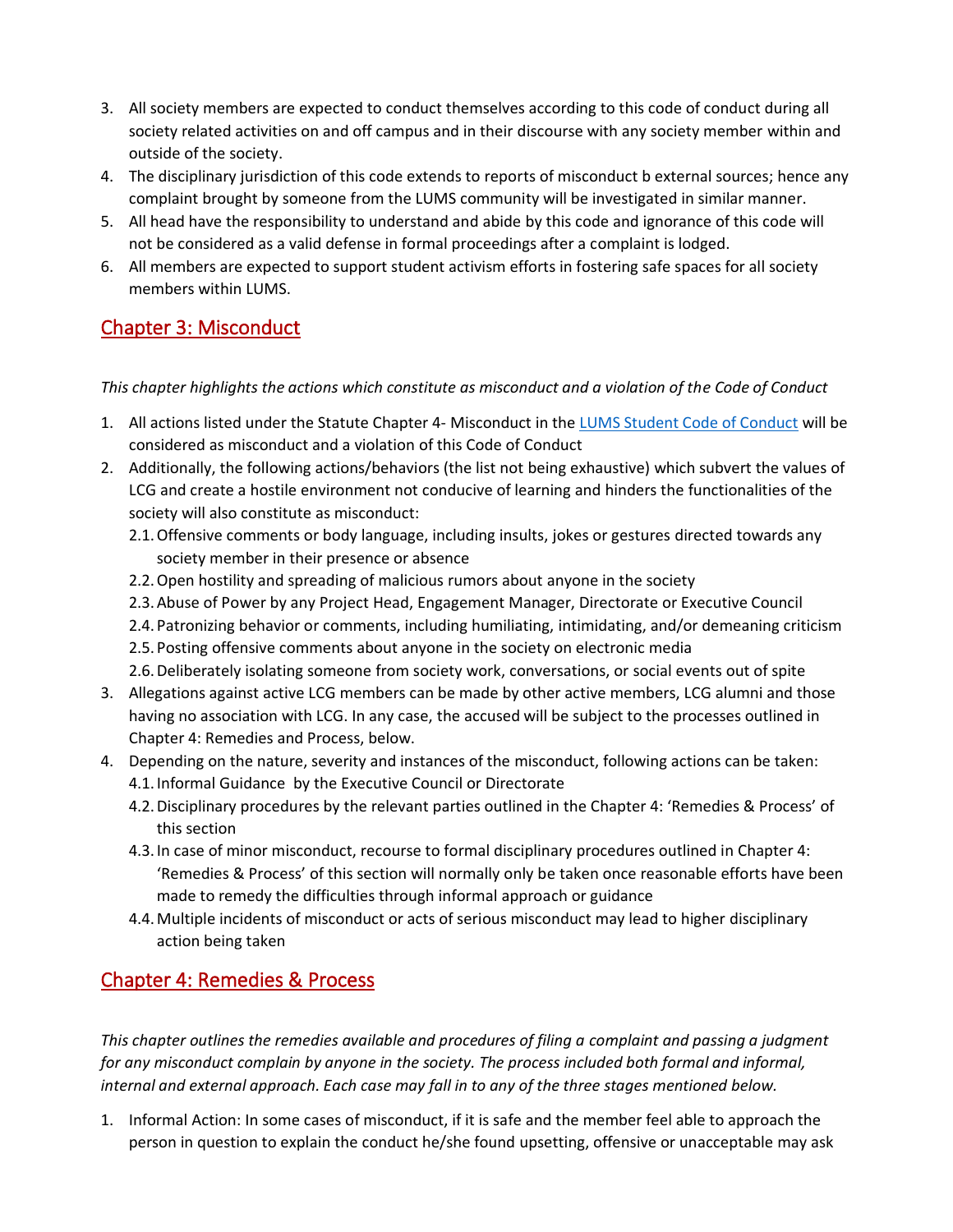that person to refrain from that behavior. At no time should anyone feel obliged to approach an alleged harasser, and the society does not wish to suggest that students who feel that they have been harassed are responsible for rectifying the situation. It may often be appropriate to proceed directly to the formal procedures.

- 2. Formal Action Stage 1: In this stage, cases of minor misconduct can be reported directly to HR.
	- 2.1. The HR director will be the main point of contact and will be responsible to carry out the initial assessment, the investigation and then take appropriate action.
	- 2.2. Support will be provided to the complainant throughout the different stages of the process.
	- 2.3. The HR director should maintain the confidentiality of the process and seek the consent of the individual for the onward disclosure of relevant information to other parties including the accused.
	- 2.4. In meeting with the complainant, the following thing should be set out as clearly as possible:
		- a. The nature of the behaviour that the complainant is concerned about
		- b. The effect of this behaviour on the complainant
		- c. The resolution that the complainant is seeking.
		- d. Details of any witnesses or documentary evidence.
		- e. Any prior attempts at resolving the difficulty faced.
	- 2.5. The HR director will determine an appropriate outcome and communicate this to the student. The resolution that the complainant is seeking will be central to the decision making process. The outcome should be presented to the complainant within 3 working days of the initial meeting.
	- 2.6. The HR director will ensure that accuser confidentiality as decided by the accuser is not violated.
	- 2.7. The HR director will decide appropriate penalties for those found guilty of breaching accuser confidentiality. Some of these potential outcomes are detailed in 2.8 along with record-keeping rules in 2.10
	- 2.8.Outcomes of stage 1 action may include the following (The list is not exhaustive):
		- a. A formal warning
		- b. A temporary ban to indulge in society related activities
		- c. A requirement to provide an apology to those affected by the misconduct
		- d. A requirement to complete a reflective project
		- e. Informal guidance, mentoring by the HR director or an Executive Council Member
	- 2.9. If the HR Director requires guidance on appropriate outcomes, s/he may consult with VP Consulting & Talent Management. In such cases, the complainant will be notified that further consultation is required, and the outcome will be communicated to the student as soon as possible.
	- 2.10. A record of the outcome will be held by the HR and added in the evaluation of the society member, and this record will be checked in the event of further misconduct.
- 3. Formal Action Stage 2; Violation by Directorate or Team Member: In this stage, cases of major misconduct can be taken directly to the Executive Council (henceforth EC) in case of a violation by a team member, Project Head or directorate.
	- 3.1. The main point of contact will be the EC member approached by the complainant.
	- 3.2. The entire EC collectively will carry out the initial assessment, investigation and unanimously take an appropriate action.
	- 3.3. In meeting with the complainant, the following thing should be set out as clearly as possible:
		- a. The nature of the behaviour that the complainant is concerned about
		- b. The effect of this behaviour on the complainant
		- c. The resolution that the complainant is seeking.
		- d. Details of any witnesses or documentary evidence.
		- e. Any prior attempts at resolving the difficulty faced.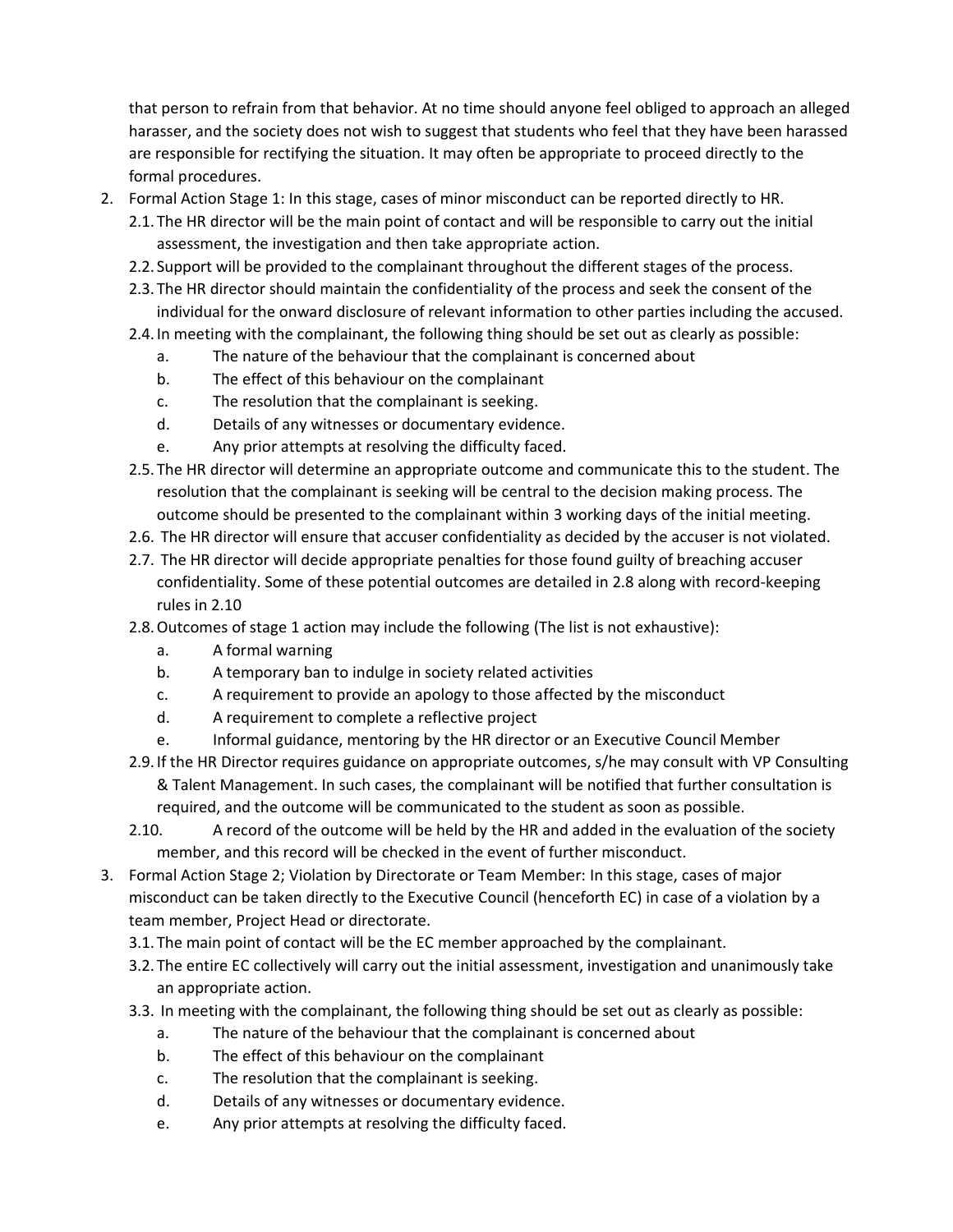- 3.4. The accused may be called upon and given a fair chance to be heard given the complainant agrees to it.
- 3.5.Mediation between the two parties can be arranged by the EC member given the complainant agrees to it.
- 3.6. Support will be provided to the complainant throughout the different stages of the process.
- 3.7. The EC should maintain the confidentiality of the process and seek the consent of the individual for the onward disclosure of relevant information to other parties including the accused.
- 3.8. The EC will determine an appropriate outcome and communicate this to the complainant within 5 working days of the initial meeting. The resolution which the complainant is seeking will be central to the decision-making process.
- 3.9. The EC will ensure that accuser confidentiality as decided by the accuser is not violated.
- 3.10. The EC will decide appropriate penalties for those found guilty of breaching accuser confidentiality. Some of these potential outcomes are detailed in 3.11.
- 3.11. Outcomes of stage 2 action may include the following (The list is not exhaustive):
	- a. Formal Warning
	- b. Suspension of Membership
	- c. Barring from holding office
	- d. Barring from future leadership positions
	- e. A temporary ban to indulge in society related activities
	- f. A requirement to provide an apology to those affected by the misconduct
- 3.12. In cases where an Executive Council Member has any conflict of interest it is their duty to immediately disclose it and accordingly will be excluded from the decision making process. In exceptional cases where all members of the Executive Council may have a conflict of address the matter will be referred to the LCG Misconduct Tribunal formed in this section or taken to stage 3.
- 4. Formal Action Stage 2; Violation by Executive Council Member: Violation by Executive Council Member: In this stage, cases of major misconduct by an Executive Council Member will be dealt by the LCG Misconduct Tribunal which will be formed to carry out the formal procedures.
	- 4.1. The LCG Misconduct Tribunal will be formed, consisting of 4 members with at least 50% of female representation. The members will include the HR director, any EC member approached by the complainant not having any conflict of interest, 2 other Directorate members not having any conflict of interest. The consent of the complainant will be taken before selecting the members of the tribunal.
	- 4.2. The entire tribunal will collectively carry out the initial assessment, investigation and take an appropriate action.
	- 4.3. In meeting with the complainant, the following thing should be set out as clearly as possible:
		- a. The nature of the behaviour that the complainant is concerned about
		- b. The effect of this behaviour on the complainant
		- c. The resolution that the complainant is seeking.
		- d. Details of any witnesses or documentary evidence.
		- e. Any prior attempts at resolving the difficulty faced.
	- 4.4. The accused EC member may be called upon and given a fair chance to be heard given the complainant agrees to it.
	- 4.5.Mediation between the two parties can be arranged by the EC member given the complainant agrees to it.
	- 4.6. Support will be provided to the complainant throughout the different stages of the process.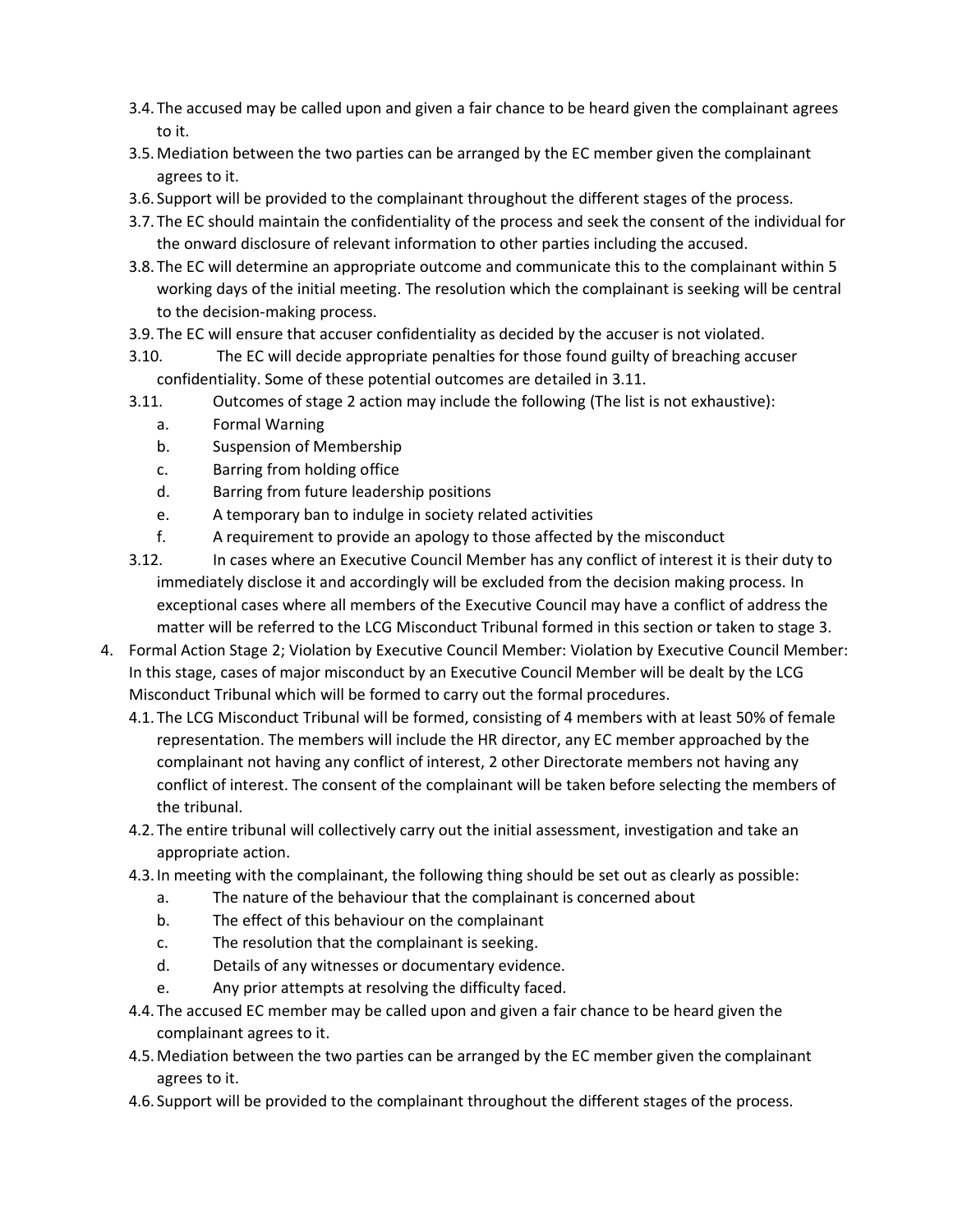- 4.7. The tribunal should maintain the confidentiality of the process and seek the consent of the individual for the onward disclosure of relevant information to other parties including the accused.
- 4.8. The tribunal will determine an appropriate outcome and communicate this to the complainant within 5 working days of the initial meeting. The resolution sought by the complainant will be central to the decision-making process.
- 4.9. The tribunal will ensure that accuser confidentiality as decided by the accuser is not violated.
- 4.10. The tribunal will decide appropriate penalties for those found guilty of breaching accuser confidentiality. Some of these potential outcomes are detailed in 4.11
- 4.11. Outcomes of stage 2 action may include the following (The list is not exhaustive):
	- a. Formal Warning
	- b. Suspension of Membership
	- c. Barring from holding office
	- d. A temporary ban to indulge in society related activities
	- e. A requirement to provide an apology to those affected by the misconduct
- 5. Formal Action Stage 3: In the case of serious misconduct or conflict of interest arising in stage 2, external resolution will be carried out through the following ways:
	- 5.1. The Executive Council represented by the President or the LCG Misconduct Tribunal will take the matter to either the Patron or the Outgoing President or any other outgoing Executive Council Member as the case may be, present all the details of the case and will be responsible for carrying out the decision taken by the Patron or the Outgoing Executive Council Member.
	- 5.2. In case of criminal offence or serious breach of misconduct, the above stated procedures may not be enough, and the matter can directly be taken to the Office of Student Affairs for strict disciplinary action with the consent of the complainant.
	- 5.3. The EC will ensure that accuser confidentiality as decided by the accuser is not violated.
	- 5.4. The EC will decide appropriate penalties for those found guilty of breaching accuser confidentiality. Some of these potential outcomes are detailed in 5.5.
	- 5.5.Outcomes of stage 3 action may include the following (The list is not exhaustive):
		- a. Formal Warning
		- b. Suspension of Membership
		- c. Barring from holding office
		- d. Expulsion from the Society
		- e. Disciplinary action by the OSA
- 6. Appeal: Appeal will be admissible for a disciplinary action taken under stage 2 and 3 on the following grounds:
	- a. New evidence exists of which the party in charge of making the decision was not aware when the original disciplinary decision was taken and which could not reasonably have been disclosed by the student
	- b. Evidence exists of a material procedural error or irregularity taking place during the disciplinary process.
	- c. There was any bias or perception of bias in the decision-making process.
	- 6.1. There are two options available in case of appeal:
		- I. Taking the appeal to the people involved in making the final decision for review.
		- II. Requesting a 'Review Panel' to be created consisting of one outgoing executive council member and one director with at least one female representation. The members cannot be anyone who has already been involved in the decision making process in any of the stages.